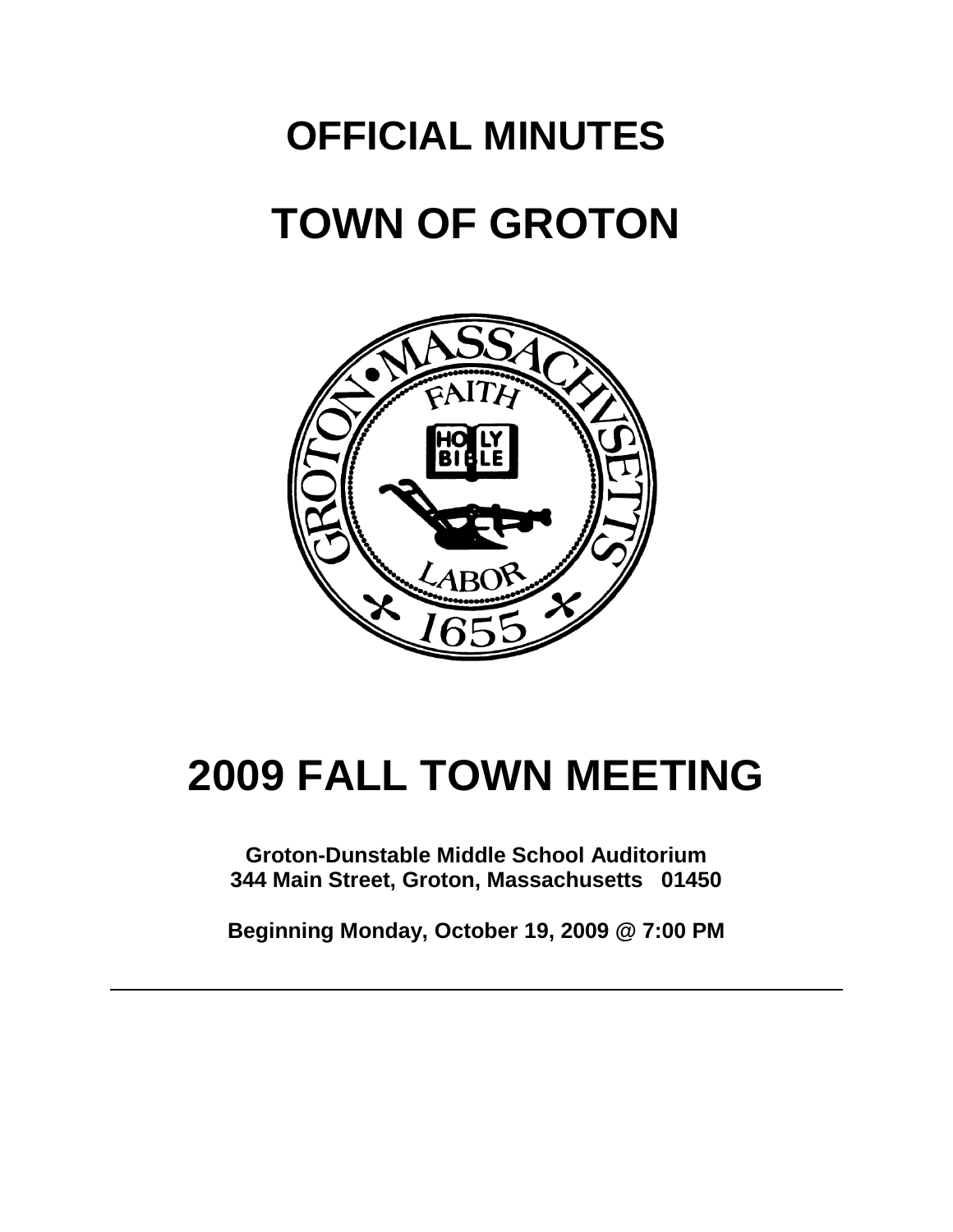# **FALL TOWN MEETING MINUTES MEETING BEGINNING OCTOBER 19, 2009**

The Fall Annual Town Meeting was **called to order** at 7:03 PM on October 19, 2009.

Moderator: Robert L. Gosselin, Sr. **Deputy Moderator:** Jason N. Kauppi

#### **Board of Selectmen:**

Joshua Degen, Member

Peter Cunningham, Chair George F. Dillon, Vice Chair Anna Eliot, Member Stuart Shulman, Member

**Town Manager:** Mark Haddad

**Town Clerk:** Michael Bouchard

The **Pledge of Allegiance** was led by Chairman Peter Cunningham. Mr. Cunningham filled in for Frank Belitsky. Frank normally leads the Pledge, but is recovering from surgery.

**Moved and Seconded** to waive the reading of the Warrant. Motion adopted by Majority Vote

#### *ARTICLE LISTINGS*

| <b>Article 1:</b>  |                                                    | 2  |
|--------------------|----------------------------------------------------|----|
| <b>Article 2:</b>  |                                                    | 2  |
| <b>Article 3:</b>  |                                                    | 2  |
| <b>Article 4:</b>  | Rescind Article 22 of the 2009 Spring Town Meeting | 3  |
| <b>Article 5:</b>  | Amend Article 23 of the 2009 Spring Town Meeting   | 4  |
| <b>Article 6:</b>  |                                                    | 4  |
| <b>Article 7:</b>  |                                                    | 5  |
| <b>Article 8:</b>  |                                                    | 5  |
| <b>Article 9:</b>  | Transfer Funds into the Capital Stabilization Fund | 5  |
| <b>Article 10:</b> |                                                    | 6  |
| <b>Article 11:</b> |                                                    | 6  |
| <b>Article 12:</b> |                                                    | 7  |
| <b>Article 13:</b> |                                                    | 7  |
| <b>Article 14:</b> |                                                    | 8  |
| <b>Article 15:</b> |                                                    |    |
| <b>Article 16:</b> | Amend Town Charter - Article 3, Section 3-2(b)     | 9  |
| <b>Article 17:</b> | Amend Town Charter - Article 3, Section 3-2(d)     | 10 |
| <b>Article 18:</b> | Amend Town Charter – Article 4, Section 4-2(c)     | 10 |
| <b>Article 19:</b> | Amend Town Charter - Article 4, Section 4-4(b)     | 11 |
| <b>Article 20:</b> |                                                    | 12 |
| <b>Article 21:</b> |                                                    | 13 |
| <b>Article 22:</b> |                                                    |    |
| <b>Article 23:</b> | Accept MGL, Chapter 41, Sections 111M and 111N 15  |    |
| <b>Article 24:</b> |                                                    |    |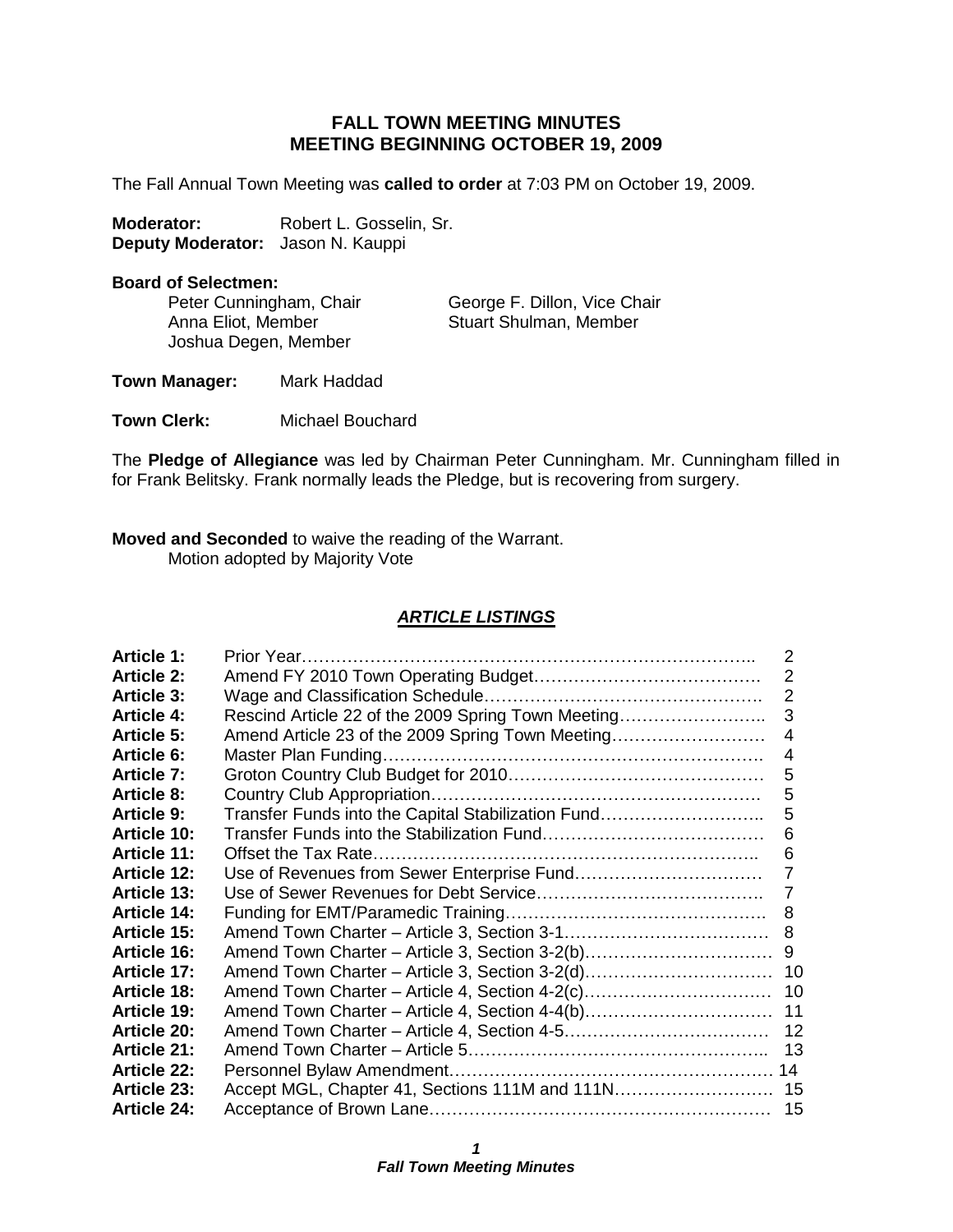# *ARTICLE 1: PRIOR YEAR BILLS*

To see if the Town will vote to transfer from available funds, a sum or sums of money for the payment of unpaid bills from prior fiscal years, or to take any other action relative thereto.

## *BOARD OF SELECTMEN*

#### **Board of Selectmen:** *Recommended Unanimously* **Finance Committee:** *Recommended Unanimously*

**Summary:** *Town Meeting approval is required to pay bills from a prior fiscal year. A list of unpaid bills will be provided at Town Meeting.*

**Mover:** George Dillon

**MOTION:** I move that the Town vote to transfer from the Excess and Deficiency Fund (Free Cash) the following sums of money for the payment of the following bills of a prior fiscal year:

| <b>FP Mailing Solutions</b>  | \$120.00 |
|------------------------------|----------|
| William Strickland           | \$300.00 |
| <b>Norel Service Company</b> | \$980.00 |

For a total of \$1,400.00.

**Seconded**

**Quantum of Town Meeting Vote: 4/5's Majority**

**Vote:** Motion adopted by Unanimous Vote

# *ARTICLE 2: AMEND THE FISCAL YEAR 2010 TOWN OPERATING BUDGET*

To see if the Town will vote to amend the Fiscal Year 2010 Operating Budget as adopted under Article 5 of the April 27, 2009 Spring Town Meeting, and vote to raise and appropriate and/or transfer from available funds a sum or sums of money as may be necessary to defray the expenses of the Town for Fiscal Year 2010 as shown in Appendix A of this Warrant, or to take any other action relative thereto.

\_\_\_\_\_\_\_\_\_\_\_\_\_\_\_\_\_\_\_\_\_\_\_\_\_

#### *FINANCE COMMITTEE BOARD OF SELECTMEN TOWN MANAGER*

#### **Board of Selectmen:** *Recommended Unanimously*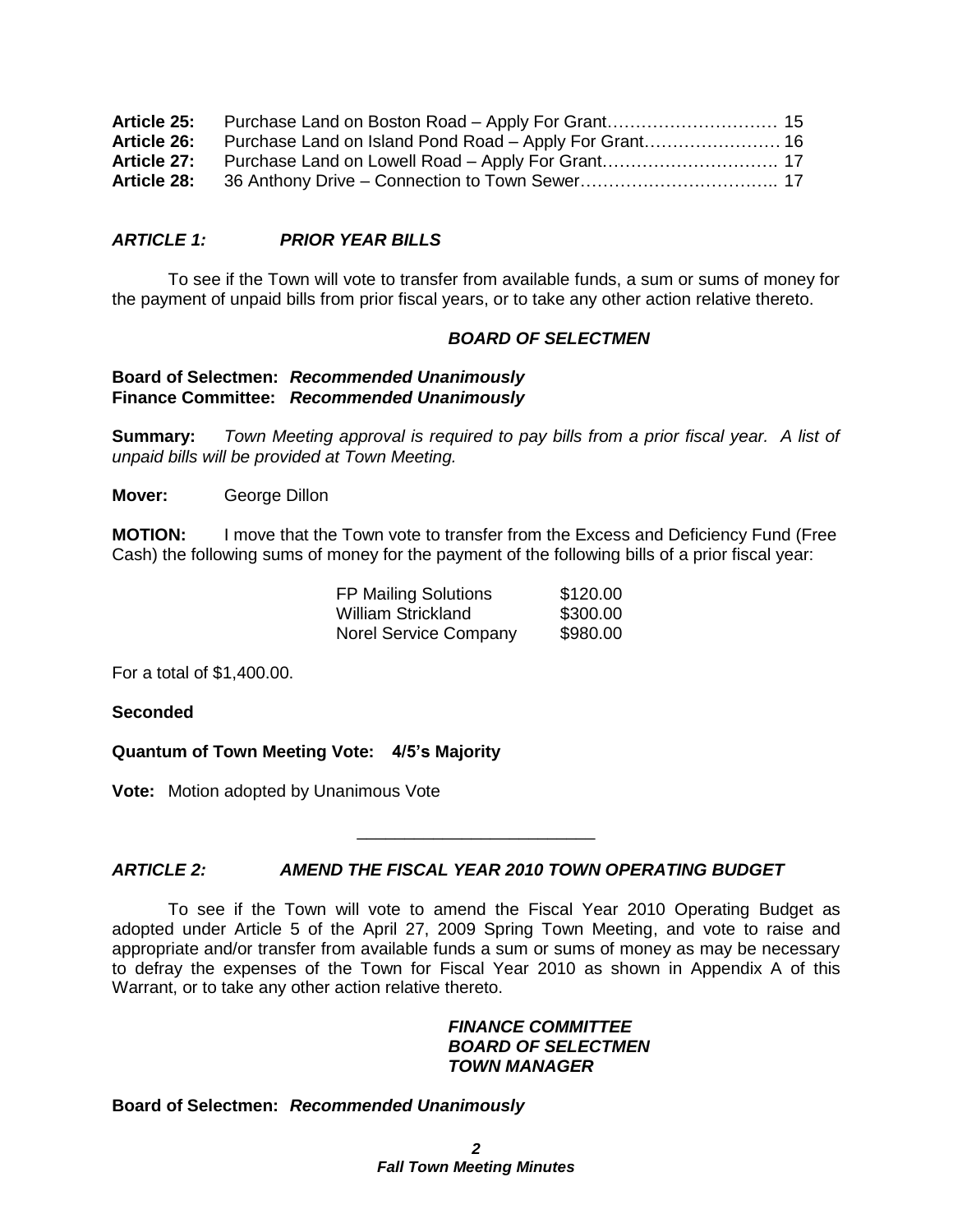## **Finance Committee:** *Recommended Unanimously*

**Summary:** *The FY 2010 Budget that was adopted at the Spring Town Meeting was based, in part, on a projected ten (10%) percent reduction in State Aid. When the Town received the FY 2010 Cherry Sheet on June 30, 2009, the actual reduction was thirty (30%) percent putting the budget out of balance. This reduction forced the Town to reduce the budget by approximately \$200,000. The Town has had to eliminate positions and reduce operating expenses in order to meet this reduction. Appendix A provides a breakdown of what line items were reduced. The Budget needs to be amended and reduced before the FY 2010 Tax Rate can be set.*

#### **Mover:** George Dillon

**MOTION:** I move that the Town vote to amend the Fiscal Year 2010 Operating Budget, as adopted under Article 5 of the April 27, 2009 Spring Town Meeting, by revising the amounts for the following line items, as shown in Appendix A of the Warrant for the 2009 Fall Town Meeting, for a total of \$27,505,461 to defray the expenses of the Town for Fiscal Year 2010, each line item to be considered as a separate appropriation for the purposes voted, as printed in the Motions Packet:

"As Printed in the Motions Packet"

- 1040 Town Manager Salaries
- 1041 Town Manager Wages
- 1200 Computer Committee Salary
- 1201 Computer Committee Expenses
- 1340 Planning Board Salaries
- 1360 Zoning Board of Appeals Wages
- 1361 Zoning Board of Appeals Expenses
- 1400 Insurance & Bonding Insurance and Bonding
- 1402 Insurance and Bonding Insurance Deductible Reserve 111F
- 2001 Police Department Wages
- 2061 Building Inspector Wages
- 5001 Highway Surveyor Wages
- 5160 Board of Health Wages
- 5060 Solid Waste Disposal Wages
- 7060 Library Salary
- 7061 Library Wages
- 7062 Library Expenses
- 9020 Insurance Health Insurance

#### **Quantum of Town Meeting Vote: Majority**

#### **Seconded**

#### **Minutes:**

- These budget adjustments are required before the FY10 tax rate can be set
- Explain an increase of \$13K in the Town Manager's budget
	- o Reclassification/adjustment for Executive Assistant
	- o Additional hours to cover Board of Health meetings (no longer employed by the Town)

*3 Fall Town Meeting Minutes*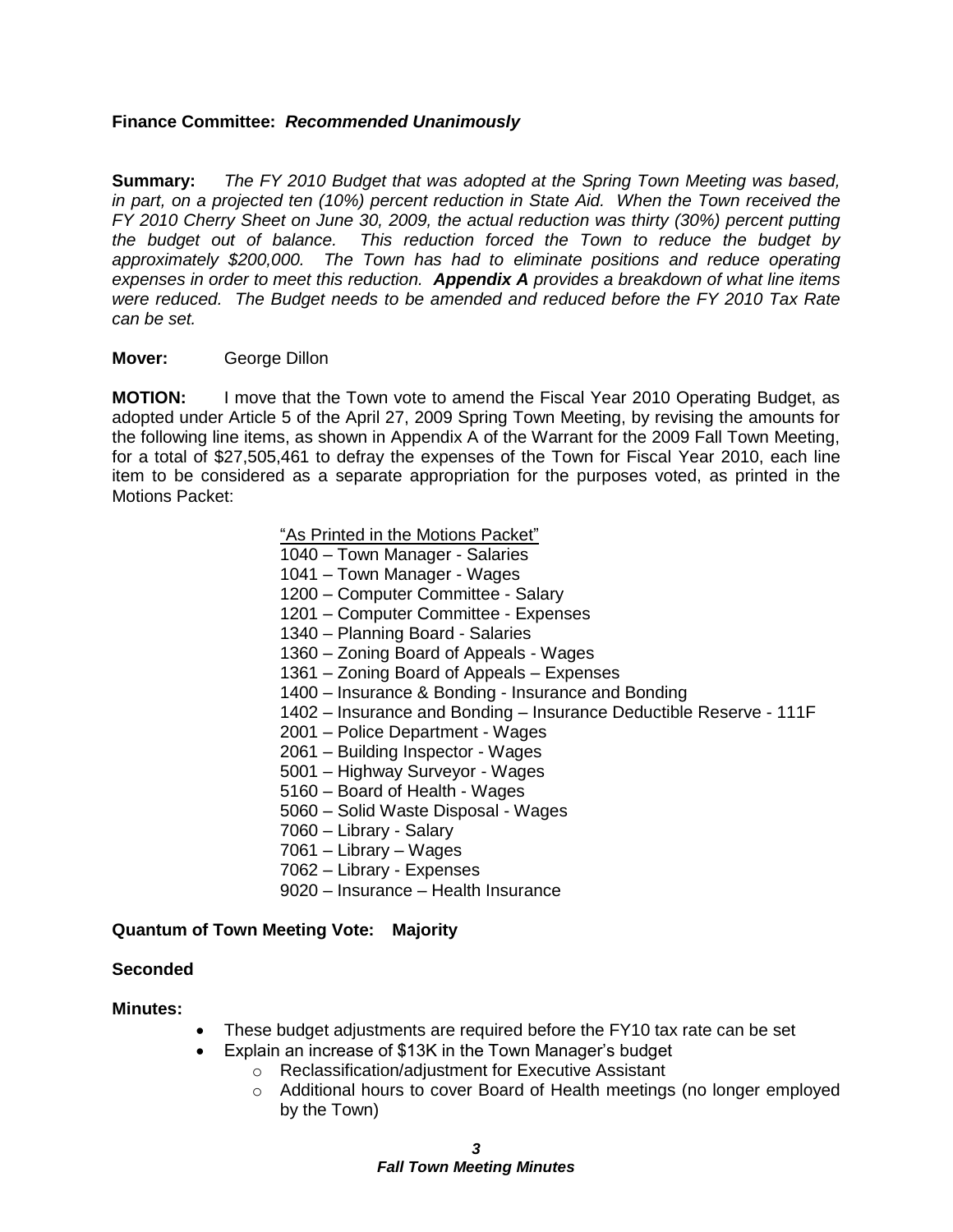$\circ$  An amount set aside in anticipation of a vote by the Board of Selectmen to adjust the Town Manager's salary

**Vote:** Motion adopted by Majority Vote

# *ARTICLE 3: WAGE AND CLASSIFICATION SCHEDULE*

To see if the Town will vote to amend the Fiscal Year 2010 Town of Groton Wage and Classification schedule by adding the following two new positions:

\_\_\_\_\_\_\_\_\_\_\_\_\_\_\_\_\_\_\_\_\_\_\_\_\_

| <b>Position</b>                | Grade    |  |
|--------------------------------|----------|--|
| Director of Public Works       | Grade 17 |  |
| Land Use Director/Town Planner | Grade 14 |  |

and, further, change the title of the Personnel Manager to Human Resources Director, or to take any other action relative thereto.

#### *TOWN MANAGER*

#### **Board of Selectmen:** *Recommended Unanimously* **Finance Committee:** *Recommended Unanimously*

**Summary:** *The Fiscal Year 2010 Budget consolidated various departments into a Department of Public of Works. This consolidation is saving money, as well as made the Town's public works operations more efficient. Following that example, the various Land Use Departments (Planning Board, Conservation Commission, Board of Health, Zoning Board of Appeals, Building Department, and Historic District Commission) have been reorganized and consolidated. This will also enable the Town to save money and become more efficient in its Land Use operations. Two new department head level positions are being created to oversee these two operations. This article creates those positions and places them in the Town's Wage and Classification Schedule. Please note that there is no increase in the number of Town employees.*

**Mover:** George Dillon

**MOTION:** I move that the Town vote to amend the Fiscal Year 2010 Town of Groton Wage and Classification schedule by adding the following two new positions:

# **Position Grade**

| Director of Public Works       | Grade 17 |
|--------------------------------|----------|
| Land Use Director/Town Planner | Grade 14 |

and, further, change the title of the Personnel Manager to Human Resources Director.

#### **Quantum of Town Meeting Vote: Majority**

#### **Seconded**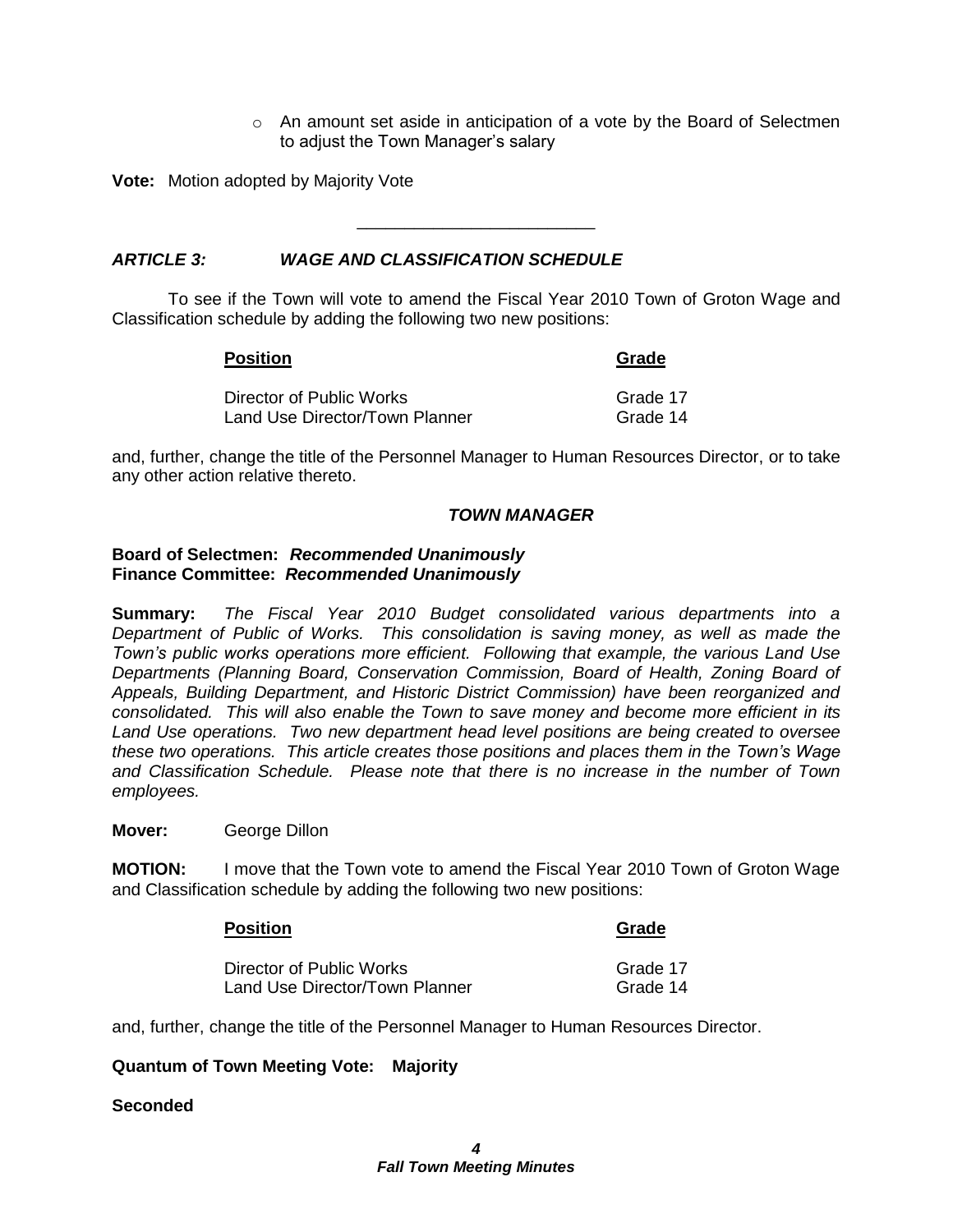# **Minutes:**

- Financial Impact
	- o HR Director None
	- $\circ$  DPW Director None as a result of this vote; monies for DPW voted at the Spring, 2009 Annual Town Meeting
	- $\circ$  Land Use Director Increase of approximately \$1500 to compensate for additional responsibilities. Overall, the Town realizes a net savings with the reorganization of the Land Use Departments.

**Vote:** Motion adopted by Unanimous Vote

*ARTICLE 4: RESCIND ARTICLE 22 – CONDUCT INCOME SURVEY*

To see if the Town will vote to rescind the vote taken under Article 22 of the April 27, 2009 Spring Town Meeting that appropriated \$8,500 to conduct an income survey of the Lost Lake area as identified in the Phase I Project Evaluation Report completed in 2005, or to take any other action relative thereto.

\_\_\_\_\_\_\_\_\_\_\_\_\_\_\_\_\_\_\_\_\_\_\_\_\_

# *BOARD OF SELECTMEN*

#### **Board of Selectmen:** *Recommended Unanimously* **Finance Committee:** *Recommended Unanimously*

**Summary:** *The Spring Town Meeting appropriated \$8,500 to conduct this survey. When the Town went out to bid for the Phase II and Phase III Wastewater Management Plan for Lost*  Lake, we were able to fold this work into that contract, saving the Town the additional *appropriation. The Town Meeting had appropriated \$300,000 for the Phase II and Phase III work and the bid, including the income survey, came in at \$250,000. This appropriation is no longer necessary.* 

# **Mover: Stuart Shulman**

**MOTION:** I move that the Town vote to rescind the vote taken under Article 22 of the April 27, 2009 Spring Town Meeting that appropriated \$8,500 to conduct an income survey of the Lost Lake area as identified in the Phase I Project Evaluation Report completed in 2005.

# **Quantum of Town Meeting Vote: Majority**

#### **Seconded**

**Vote:** Motion adopted by Unanimous Vote

\_\_\_\_\_\_\_\_\_\_\_\_\_\_\_\_\_\_\_\_\_\_\_\_\_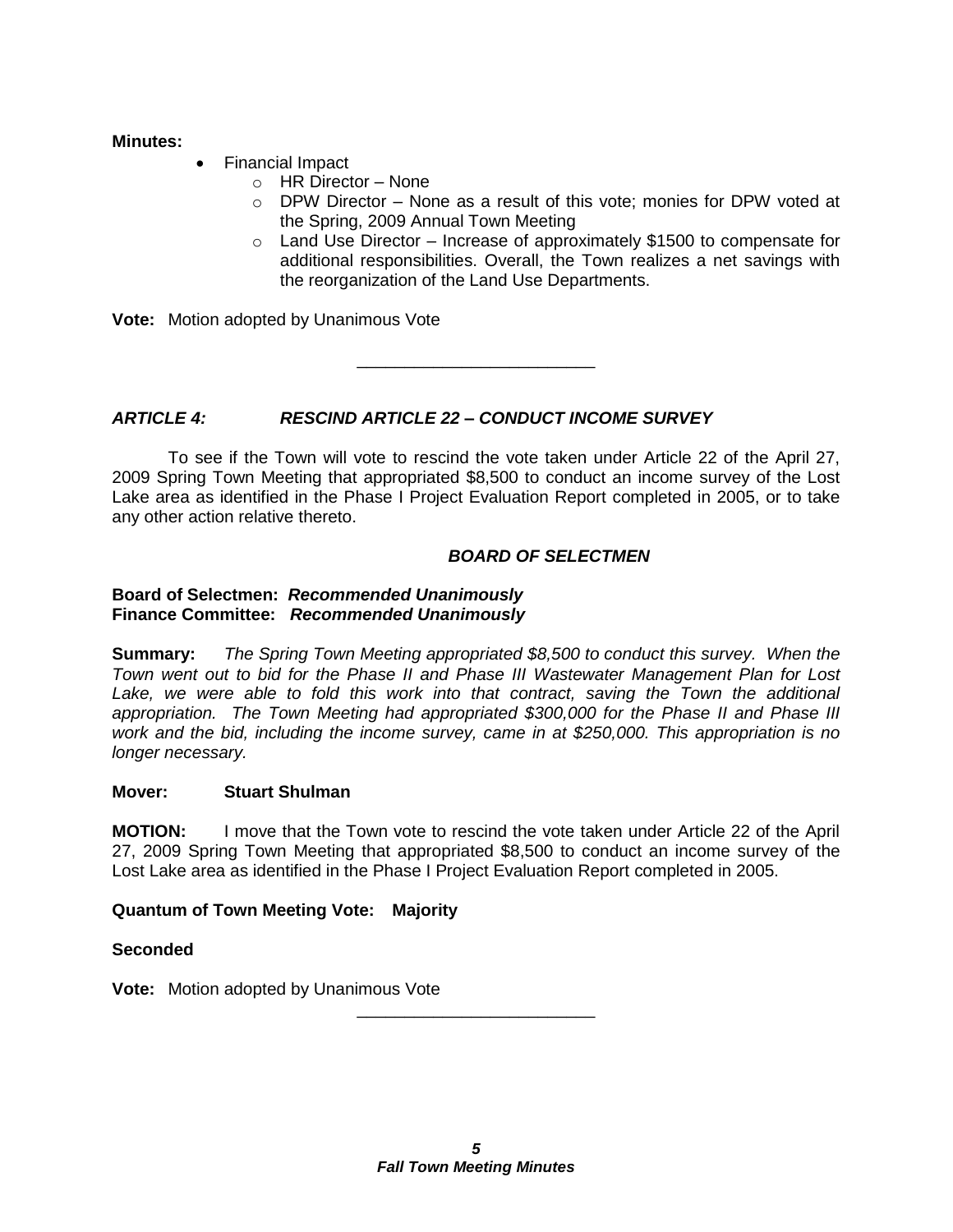# *ARTICLE 5: AMEND ARTICLE 23 – ADD WEST GROTON SEWER DISTRICT*

To see if the Town will vote to amend the vote taken under Article 23 of the April 27, 2009 Spring Town Meeting, Phase II and III Lost Lake Wastewater Plan, by adding after the phrase "Wastewater Collection, Treatment and Disposal and Watershed Quality needs for the Lost Lake area" the words "and the West Groton area," so that the first clause of the vote reads as follows: "the sum of \$300,000 be appropriated for the purpose of financing the planning of Phases II and III of the Comprehensive Wastewater Management Plan/Environmental Impact Report (CWMP/EIR) for Wastewater Collection, Treatment and Disposal and Watershed Quality needs for the Lost Lake area and the West Groton area including without limitation all costs thereof as defined in Section 1 of Chapter 29C of the General Laws, as most recently amended by St. 1998, c.78; or to take any other action relative thereto.

# *BOARD OF SELECTMEN*

## **Board of Selectmen:** *Recommended Unanimously* **Finance Committee:** *Recommended Unanimously*

**Summary:** *The April 27, 2009 Spring Town Meeting appropriated \$300,000 to conduct the Phase II and Phase III Wastewater Management Plan for the Lost Lake area. The Board of Selectmen put this work out to bid and retained the services of Woodard and Curran for \$250,000. The West Groton Sewer Committee has requested that a similar Plan be done for the West Groton Area. The Town has approached Woodard and Curran and asked them to include West Groton in the Lost Lake area plan and complete the work for the total amount of \$300,000. Woodard and Curran has agreed to amend the contract for this amount. The purpose of this article is to amend the original vote to include West Groton within the scope of work so as to allow the Selectmen to amend the contract to include the West Groton area.*

# **Mover:** Stuart Schulman

**MOTION:** I move that the Town vote to amend the vote taken under Article 23 of the April 27, 2009 Spring Town Meeting, Phase II and III Lost Lake Wastewater Plan, by adding after the phrase "Wastewater Collection, Treatment and Disposal and Watershed Quality needs for the Lost Lake area" the words "and the West Groton area," so that the first clause of the vote reads as follows: "the sum of \$300,000 be appropriated for the purpose of financing the planning of Phases II and III of the Comprehensive Wastewater Management Plan/Environmental Impact Report (CWMP/EIR) for Wastewater Collection, Treatment and Disposal and Watershed Quality needs for the Lost Lake area and the West Groton area including without limitation all costs thereof as defined in Section 1 of Chapter 29C of the General Laws, as most recently amended by St. 1998, c.78.

#### **Quantum of Town Meeting Vote: Majority**

# **Seconded**

**Minutes**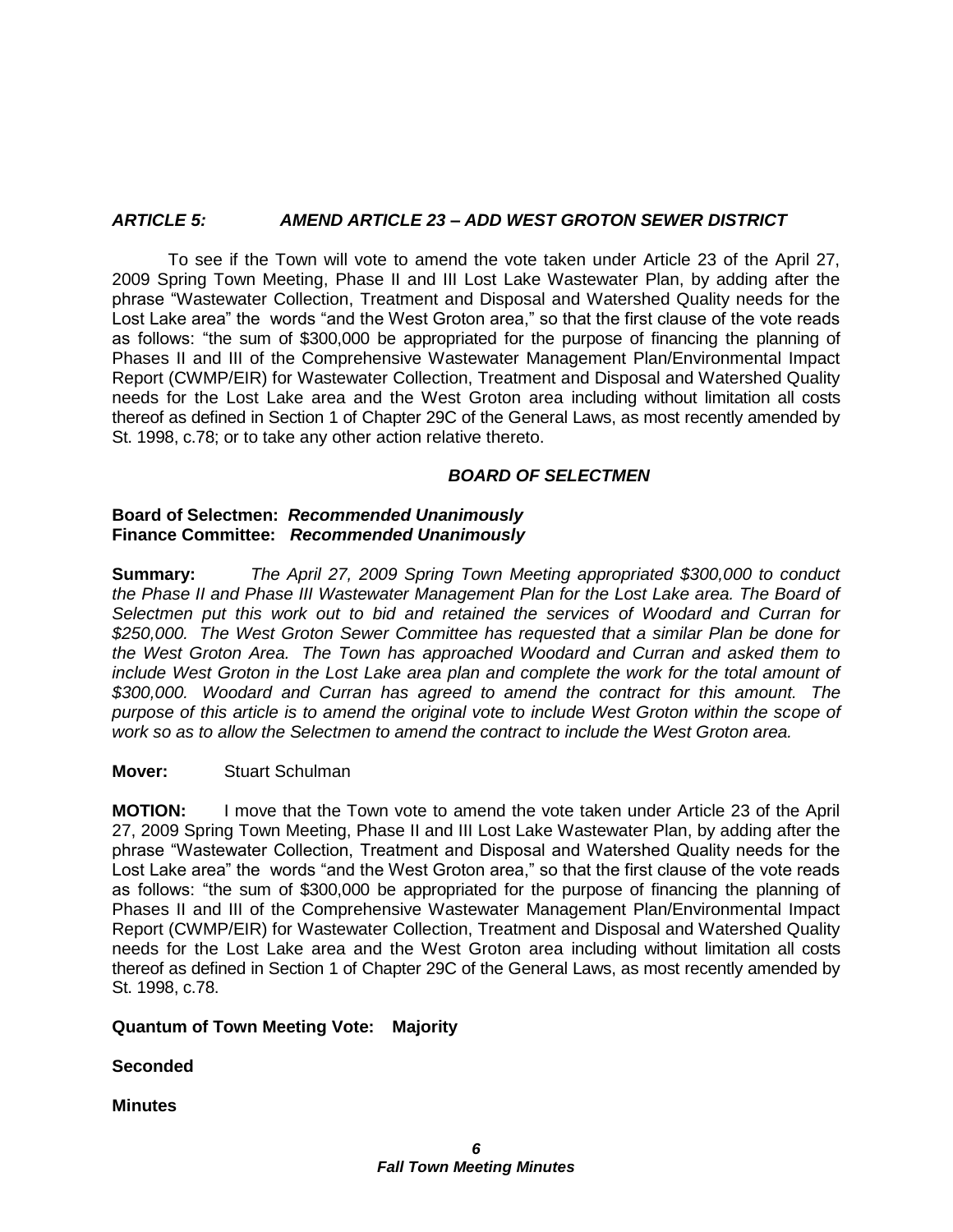- Incorporating the West Groton study into the original proposal is timely and cost effective. For example, only one set of State permitting fees would be required
- Concern raised that betterments may affect those who would not be able to use the West Groton system. It was pointed out that this article allows the study to proceed, which is the basis of a future action plan. The study does not assess any betterments. This is a Phase II/III activity. Betterments and other charges occur in Phase IV (Construction).
- 110 dwellings were surveyed in the past. The average "willingness to pay" for a sewer connection was \$15,000.
- Board of Health: It is believed that no dwelling has ever been condemned due to sewer/septic, but the area is very difficult to design new septic systems in this area.
- The scope of work can be amended after a bid award. Engineering services are not required to go to bid. The Town did bid these engineering services, and awarded to a quality firm with a low bid. The recipient, Woodward and Curran, has agreed to revise the scope of work. A new RFP process is not necessary. The Board of Selectmen agreed with the change in the scope of services.

**Vote:** Motion adopted by Majority Vote

# *ARTICLE 6: MASTER PLAN FUNDING*

To see if the Town will vote to raise and appropriate, transfer from available funds, and/or borrow a sum or sums of money to fund the update of the Town's Comprehensive Master Plan in accordance with Massachusetts General Laws, Chapter 41, §81D, or to take any other action relative thereto.

\_\_\_\_\_\_\_\_\_\_\_\_\_\_\_\_\_\_\_\_\_\_\_\_\_

# *PLANNING BOARD*

## **Board of Selectmen:** *Recommendation Deferred (2 In Favor, 3 At Town Meeting)* **Finance Committee:** *Recommendation Deferred Until Town Meeting*

**Summary:** *The Planning Board is requesting funds to update the Comprehensive Master Plan, originally prepared in 1963, and updated in 1990 and 2002. The Board advertised a Request for Proposals, interviewed three consultants and selected Community Opportunities Group. The first phase includes preparation of the Comprehensive Master Plan, based upon an active public participation program. The second phase includes preparation of zoning amendments, general by-law amendments, and other regulatory changes. The project should be completed within 24 months.*

#### **Mover:** Anna Eliot

**MOTION:** I move that the Town vote to transfer the sum of \$70,000 from the Excess and Deficiency Fund (Free Cash) to fund the update of the Town's Comprehensive Master Plan in accordance with Massachusetts General Laws, Chapter 41, §81D.

#### **Quantum of Town Meeting Vote: Majority**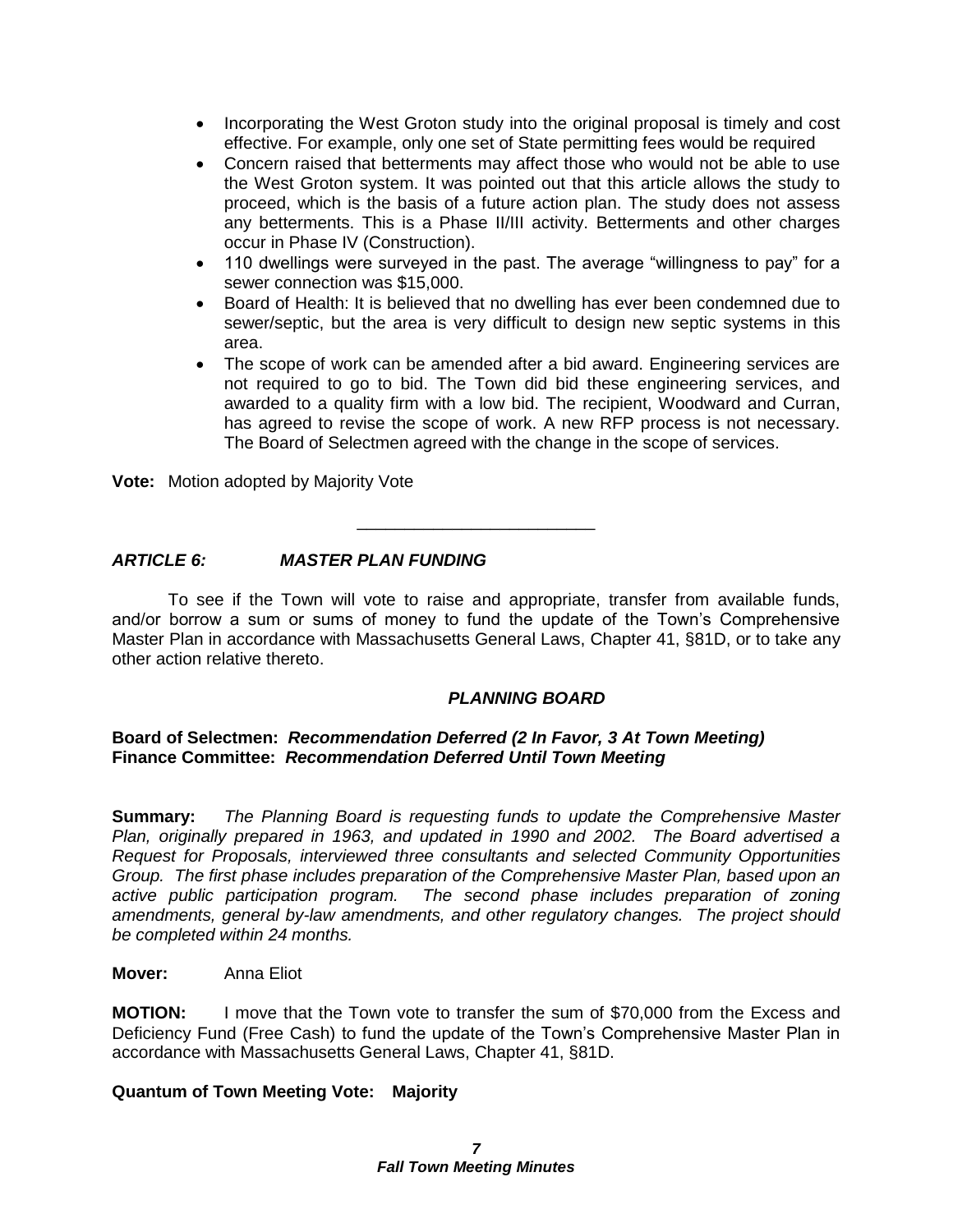# **Seconded**

# **Minutes:**

- The Master Plan will incorporate issues regarding capturing business to locate in Groton without affecting the rural character of the Town. Public study, including public meetings, will be conducted to determine if this would be favored.
- Planning Board presentation (Ray Capes) in favor of this article: Attachment A
	- $\circ$  The Town is required to have a Master Plan by Mass General Law Ch 51 Sec 81D
	- o The Master Plan is a tool to manage growth.
	- o A plan is required for state grant applications.
	- $\circ$  It's been 10 years since the last Master Plan update. Many changes have occurred in these 10 years, including closure of Fort Devens, 40B developments, energy pricing, Shaw's plaza and Rivercourt. The development of the Master Plan is expected to be a 24 month process.
	- o Townspeople, town government and professional skills required to develop a comprehensive Master Plan, and consider interrelated policies and actions.
- Finance Committee presentation advocating a reduction of spending for this article, yet to still conduct a Master Plan study (Jay Prager): Attachment B
	- $\circ$  Support and encourage the development of a Master Plan; Opposed to spending \$100,000 at this time
	- $\circ$  Alternative methods of development should be explored, including inhouse, "free resources and paid consultants, with the objective of reducing the overall expense.
		- **Perhaps extend targeted timeframe beyond 2012**
	- $\circ$  A less rigorous plan process and document will likely score lower in grant applications, but there may be room to score lower.
	- o The Master Plan should be an ongoing process, not a ten year event.
	- o The economic times lend itself to trying a different approach

# **MOTION TO AMEND Mover:** Jay Prager (Finance Committee)

I move to amend the main motion under article 6 by adding the words: "provided, however, that prior to making any expenditures under this Article the Board of Selectmen shall direct the Town Manager to determine what must be done with respect to the updating and maintenance of the Comprehensive Master Plan in conformance with the requirements of Chapter 41, Section 81D and propose a more cost-effective process and plan for going it."

**Quantum** of vote for this Amendment: Majority

# **Seconded**

**Minutes:** Floor discussion

- The Planning Board has the authority for the Master Plan. The Selectmen and Town Manager do not have authority to veto Master Plan provisions.
- The amendment would require the Town Manager to propose a more cost effective way to develop the Master Plan. The objective is to bring the Town Manager's skills to bear in order to save money.
- The Town Manager would be advisory and not develop the plan. The Planning Board would spend the money as recommended.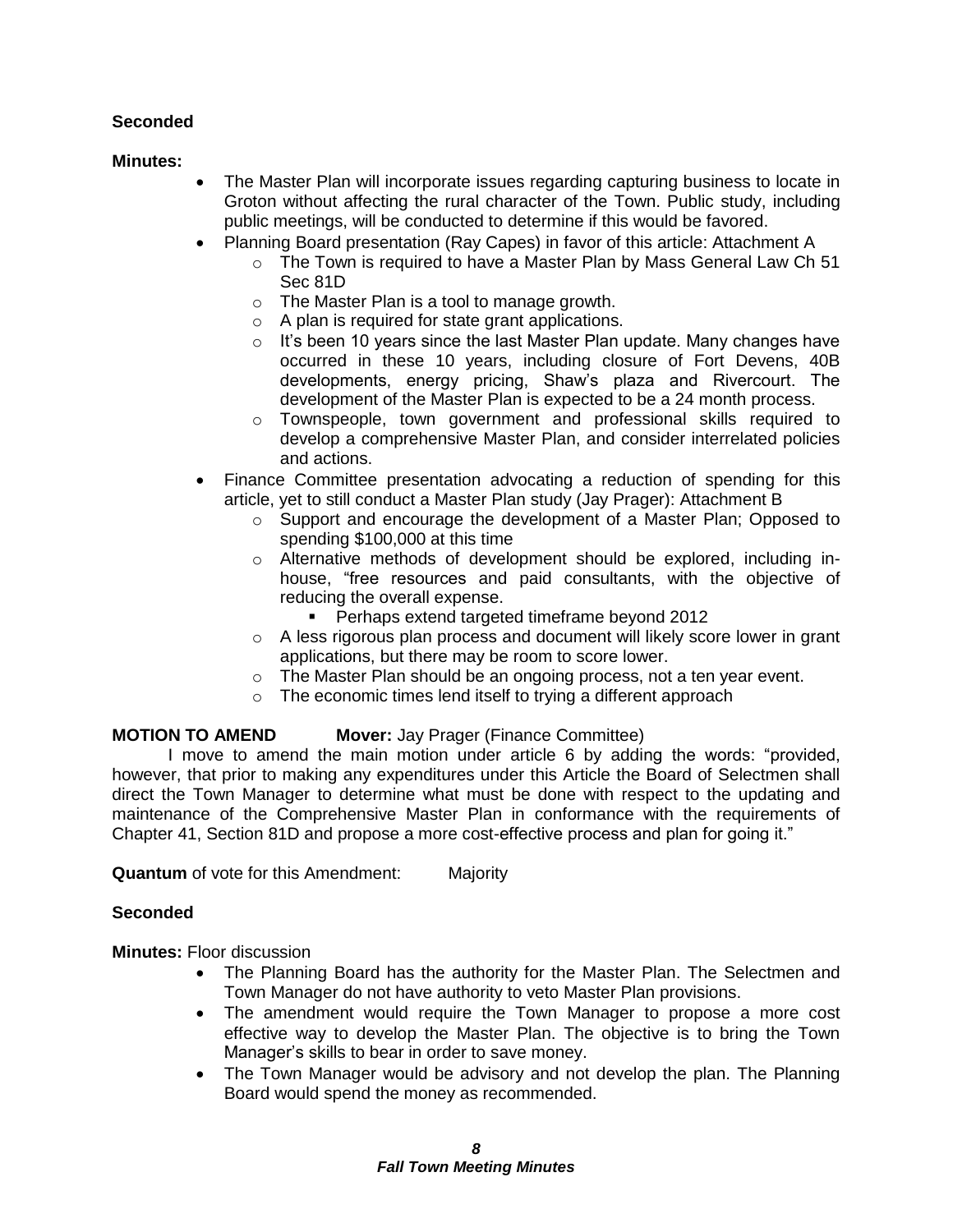- This amendment places a condition to be met before spending under this article can proceed.
- The Master Plan funding is coming from free cash in order to preserve the capital stabilization fund.
- Planning Board summary: A current Master Plan is a critical planning tool and an important scoring component in applying for Commonwealth Land grants.
- Finance Committee summary: How much do we need to do (which drives the money requirement) and when is it needed?

#### **Vote on (Finance Committee) Amendment:**

Affirmative: 108 Negative: 50 Amendment carries

## **Vote on Main Motion:**

Chair declared motion adopted by Majority Vote. 7 voters did not contest.

# *ARTICLE 7: GROTON COUNTRY CLUB BUDGET*

To see if the Town will vote in accordance with Section 8 of Chapter 533 of the Acts of 1991, as amended by Chapter 115 of the Acts of 1995 and Chapter 387 of the Acts of 1998, to approve the budget of the Groton Country Club and Recreation Authority, or to take any other action relative thereto.

\_\_\_\_\_\_\_\_\_\_\_\_\_\_\_\_\_\_\_\_\_\_\_\_\_

#### *BOARD OF SELECTMEN GROTON COUNTRY CLUB AUTHORITY*

## **Board of Selectmen:** *Recommendation Deferred Until Town Meeting* **Finance Committee:** *Recommendation Deferred Until Town Meeting*

**Summary:** *The legislation creating the Country Club Authority requires that the Authority present its annual budget to the Town for approval. The Calendar Year 2010 Budget will be available at Town Meeting.*

#### **Mover: Stuart Schulman**

**MOTION:** I move that the Town vote, in accordance with Section 8 of Chapter 533 of the Acts of 1991, as amended by Chapter 115 of the Acts of 1995 and Chapter 387 of the Acts of 1998, to approve the budget of the Groton Country Club and Recreation Authority, as shown in the handout distributed at Town Meeting.

# **Quantum of Town Meeting Vote: Majority**

# **Seconded**

**Vote:** Motion adopted by Majority Vote

\_\_\_\_\_\_\_\_\_\_\_\_\_\_\_\_\_\_\_\_\_\_\_\_\_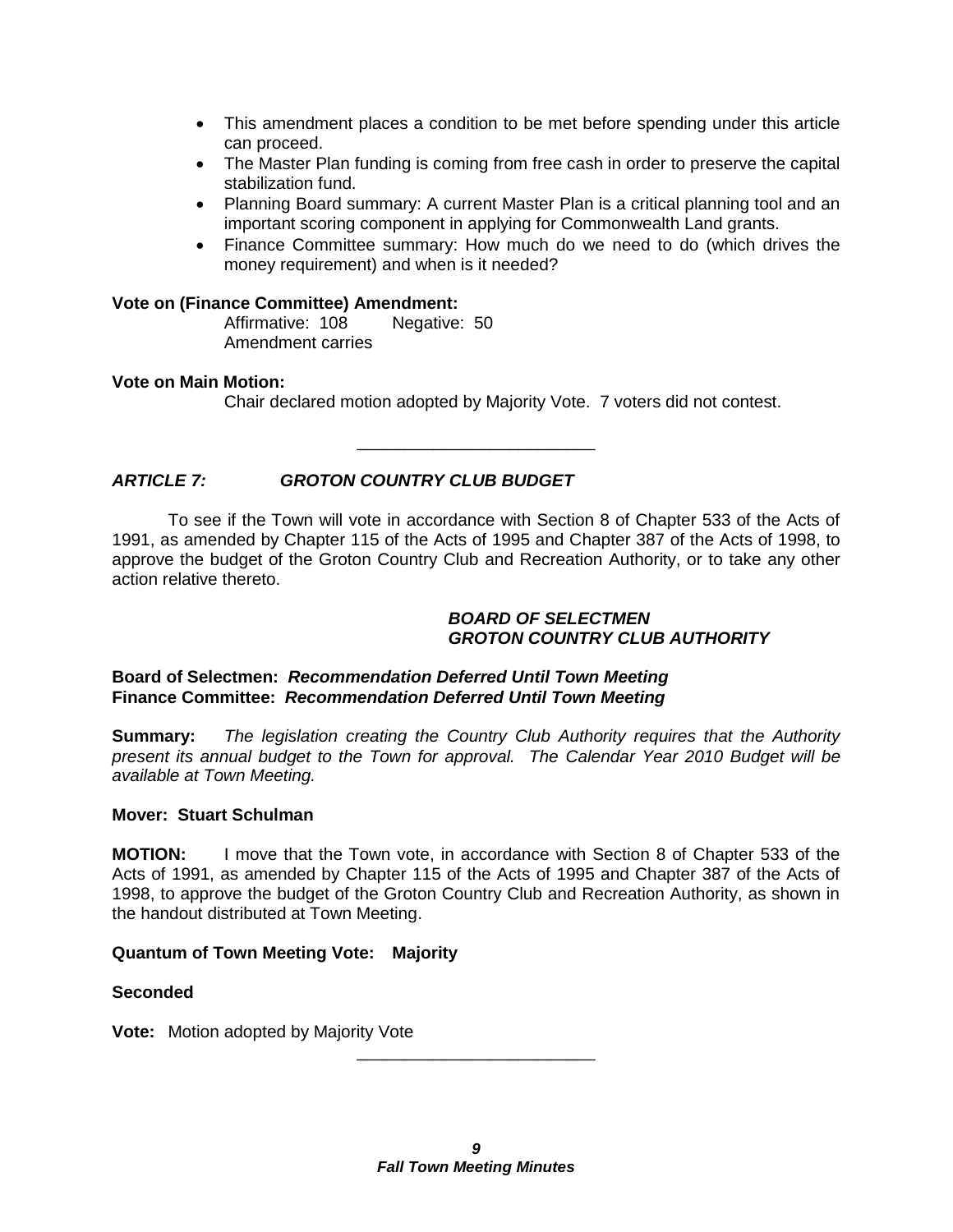#### *ARTICLE 8: COUNTRY CLUB APPROPRIATION*

To see if the Town will vote to raise and appropriate, transfer from available funds, and/or borrow a sum or sums of money to cover a portion of the payroll expenses of the Groton Country Club General Manager and staff in Fiscal Year 2010, or to take any other action relative thereto.

#### *BOARD OF SELECTMEN TOWN MANAGER*

#### **Board of Selectmen:** *Recommended (4 In Favor, 1 Deferred Until Town Meeting)* **Finance Committee:** *Recommended (4 In Favor, 1 Opposed)*

**Summary:** *Last spring, the Board of Selectmen and the Groton Country Club Authority entered into an agreement that authorized the Town Manager to oversee the operations of the Country Club. This was done primarily to provide better day to day management of the Club and work towards improving the cash flow position of the Club. The Town Manager hired a General Manager last March for an eight month period to allow the Club to meets its demands this past season. In order to allow the General Manager and staff more time to prepare for next season, it is important that the facility remain in operation over the winter months. This article will provide funding necessary to keep the Club operational through the off season.*

#### **Mover: Stuart Schulman**

**MOTION:** I move that the Town vote to transfer the sum of \$60,000 from the Excess and Deficiency Fund (Free Cash) to cover a portion of the operating and payroll expenses of the Groton Country Club General Manager and staff in Fiscal Year 2010.

#### **Quantum of Town Meeting Vote: Majority**

#### **Seconded**

**Vote:** Motion adopted by Majority Vote

# *ARTICLE 9: TRANSFER MONEY INTO THE CAPITAL STABILIZATION FUND*

To see if the Town will vote to raise and appropriate and/or transfer from available funds, a sum or sums of money to be added to the sum already on deposit in the Capital Stabilization Fund, or to take any other action relative thereto.

\_\_\_\_\_\_\_\_\_\_\_\_\_\_\_\_\_\_\_\_\_\_\_\_\_

#### *BOARD OF SELECTMEN*

#### **Board of Selectmen:** *Recommended Unanimously* **Finance Committee:** *Recommendation Deferred Until Town Meeting*

**Summary:** *The Spring Town Meeting appropriated \$307,000 from the Capital Stabilization Fund to fund the FY 2010 Capital Budget. At a minimum, this amount should be returned to the Capital Stabilization Fund. The Fund has a balance of approximately \$200,000. The financial management goal is to achieve and maintain a balance in the Stabilization Fund equal to 5% of*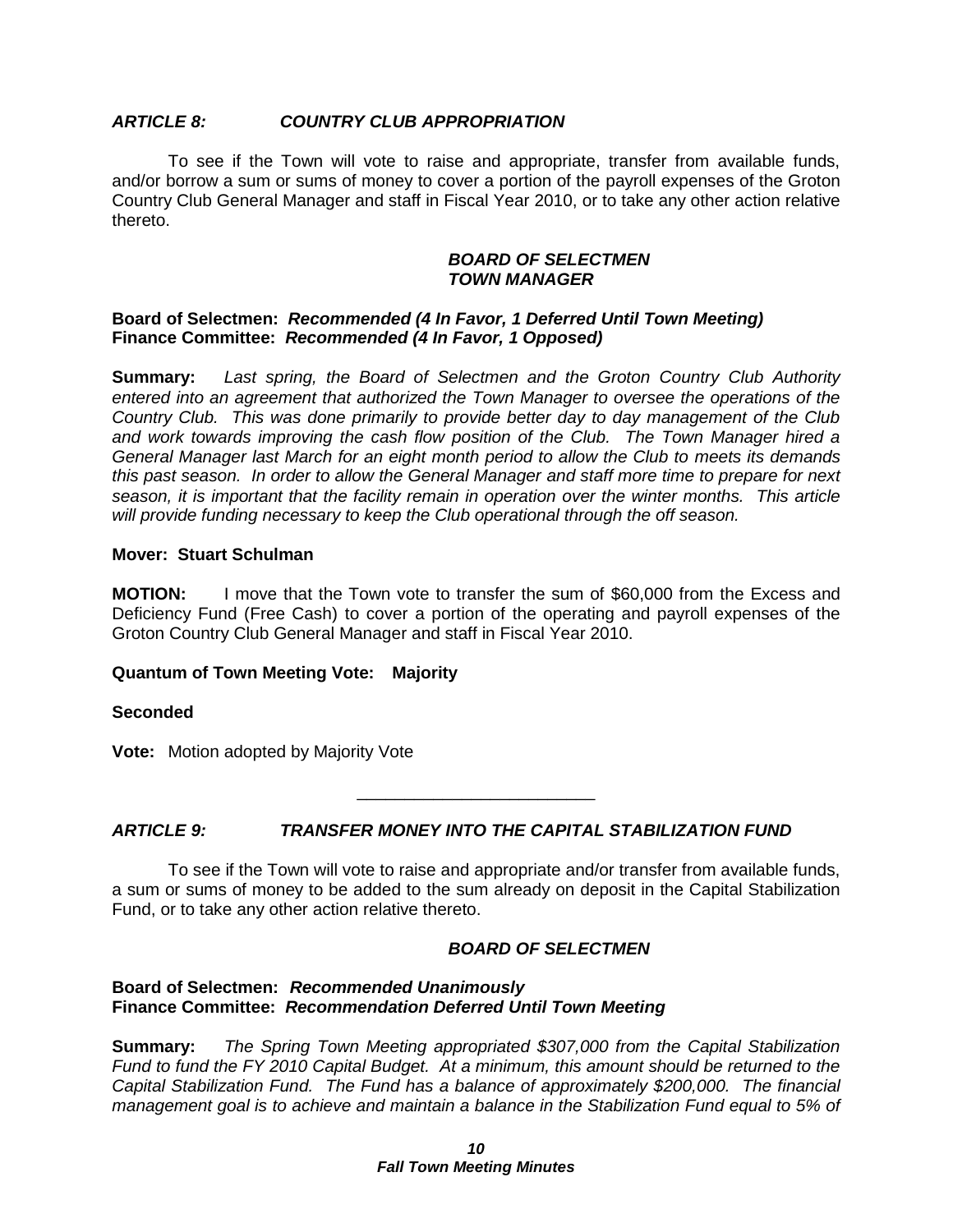*its current year total expenditures. Any balance beyond the 5% level should be added to the Capital Stabilization Fund in conjunction with the Capital Plan to reduce overall borrowing and associated costs. The target amount for the Capital Stabilization Fund will be provided at Town Meeting.*

#### **Mover: George Dillon**

**MOTION:** I move that the Town vote to transfer the sum of \$307,000 from the Excess and Deficiency Fund (Free Cash) to be added to the sum already on deposit in the Capital Stabilization Fund.

# **Quantum of Town Meeting Vote: 2/3's Majority**

## **Seconded**

**Vote:** Motion adopted by Unanimous Vote

# *ARTICLE 10: TRANSFER MONEY INTO THE STABILIZATION FUND*

To see if the Town will vote to raise and appropriate and/or transfer from available funds a sum or sums of money to be added to the sum already on deposit in the Stabilization Fund, or to take any other action relative thereto.

\_\_\_\_\_\_\_\_\_\_\_\_\_\_\_\_\_\_\_\_\_\_\_\_\_

## *BOARD OF SELECTMEN*

## **Board of Selectmen:** *Recommendation Deferred Until Town Meeting* **Finance Committee:** *Recommendation Deferred Until Town Meeting*

**Summary:** *The balance in this fund is approximately \$1.2 million. The financial management goal is to achieve and maintain a balance in the Stabilization Fund equal to 5% of its current year total expenditures. The target amount for the Stabilization Fund will be provided at Town Meeting.*

#### **Mover: George Dillon**

**MOTION A:** I move that the Town vote to transfer the sum of \$0 from the Excess and Deficiency Fund (Free Cash) to be added to the sum already on deposit in the Stabilization Fund.

#### **Seconded**

**MOTION B:** I move that Article 10 be indefinitely postponed.

#### **Quantum of Town Meeting Vote: Majority**

**Vote on MOTION B:** Motion adopted by Unanimous Vote

\_\_\_\_\_\_\_\_\_\_\_\_\_\_\_\_\_\_\_\_\_\_\_\_\_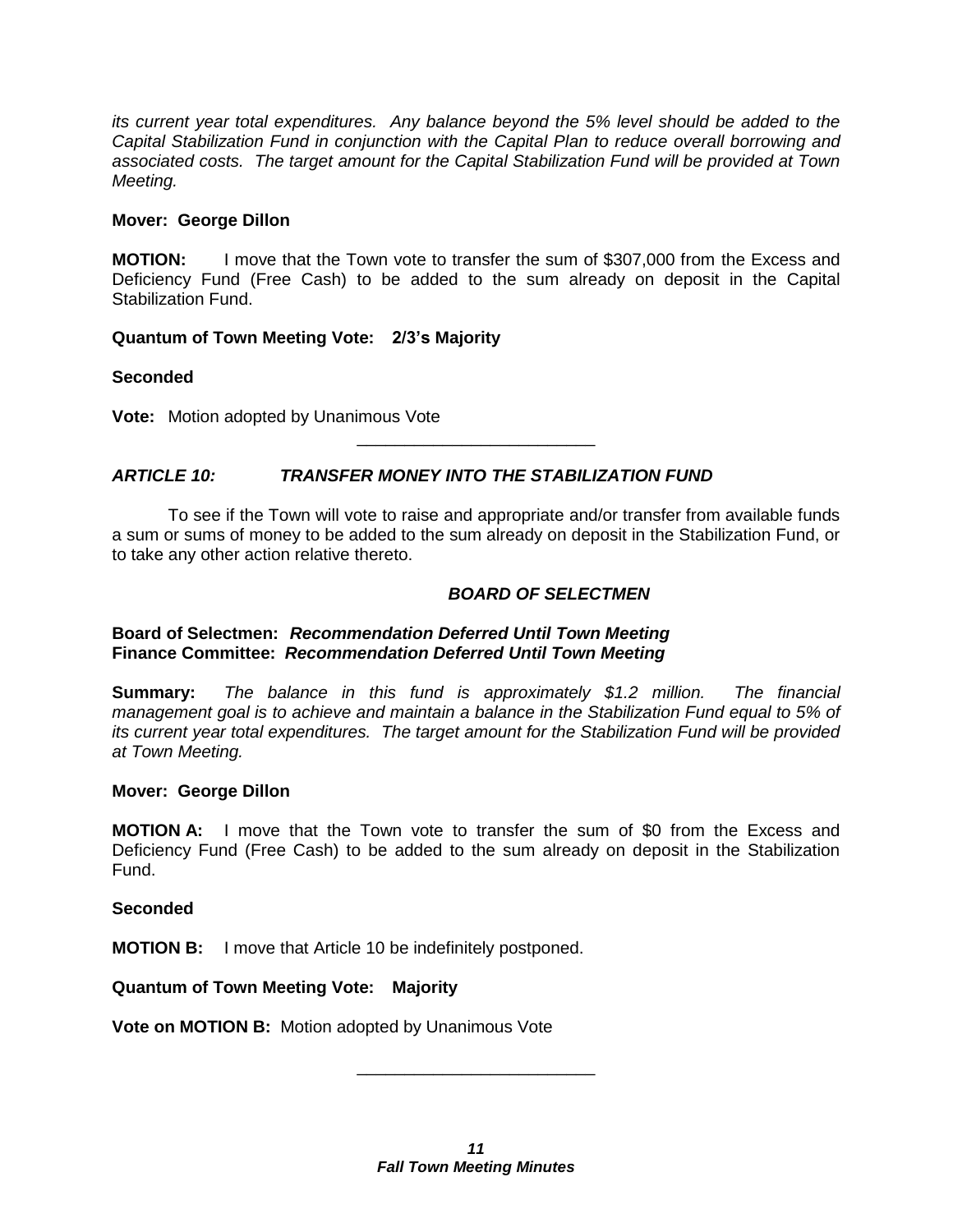# *ARTICLE 11: OFFSET THE TAX RATE*

To see if the Town will vote to transfer a sum of money from the General Excess and Deficiency Fund (Free Cash) or from other available funds for the purpose of affecting the tax rate for the period beginning July 1, 2009, or to take any other action relative thereto.

#### *BOARD OF SELECTMEN*

#### **Board of Selectmen:** *Recommendation Deferred Until Town Meeting* **Finance Committee:** *Recommendation Deferred Until Town Meeting*

**Summary:** *The intent of this article is to use a portion of Free Cash or General Stabilization Fund monies as a funding source for the FY 2010 Budget in order to lower the amount of money required to be raised from taxes or to balance a deficit budget. The amount of Free Cash and General Stabilization Fund monies available for appropriation will be provided at Town Meeting.*

#### **Mover: George Dillon**

**MOTION A:** I move that the Town vote to transfer the sum of \$0 from the Excess and Deficiency Fund (Free Cash) for the purpose of affecting the tax rate for the period beginning July 1, 2009.

#### **Seconded**

**MOTION B:** I move that Article 11 be indefinitely postponed.

#### **Seconded**

**Vote on MOTION B:** Motion adopted by Majority Vote

*ARTICLE 12: USE OF REVENUES FROM SEWER ENTERPRISE FUND*

To see if the Town will vote to authorize the Board of Selectmen to petition the General Court for special legislation respecting the use of revenues from the Sewer Enterprise Fund, in substantially the following form, or take any other action relative thereto:

\_\_\_\_\_\_\_\_\_\_\_\_\_\_\_\_\_\_\_\_\_\_\_\_\_

**SECTION 1.** Notwithstanding any general law or rule or regulation of the department of revenue to the contrary, during fiscal years 2011, 2012 and 2013 the town of Groton may use revenues from its Sewer Enterprise Fund to reimburse the town's general fund for sewer system construction debt payments made in connection with the original construction of the Groton Center Sewer System authorized by the vote taken under Article 18 of the March 21, 1987 annual town meeting. The amounts credited to the general fund on account of said reimbursement may be used by the town for any lawful purpose, including the payment of debt service on town bonds that has been exempted from the provisions of section 21C of chapter 59 of the general laws, proposition two and one-half, so called, pursuant to subsection (k) of said section 21C.

**SECTION 2.** This act shall take effect upon its passage.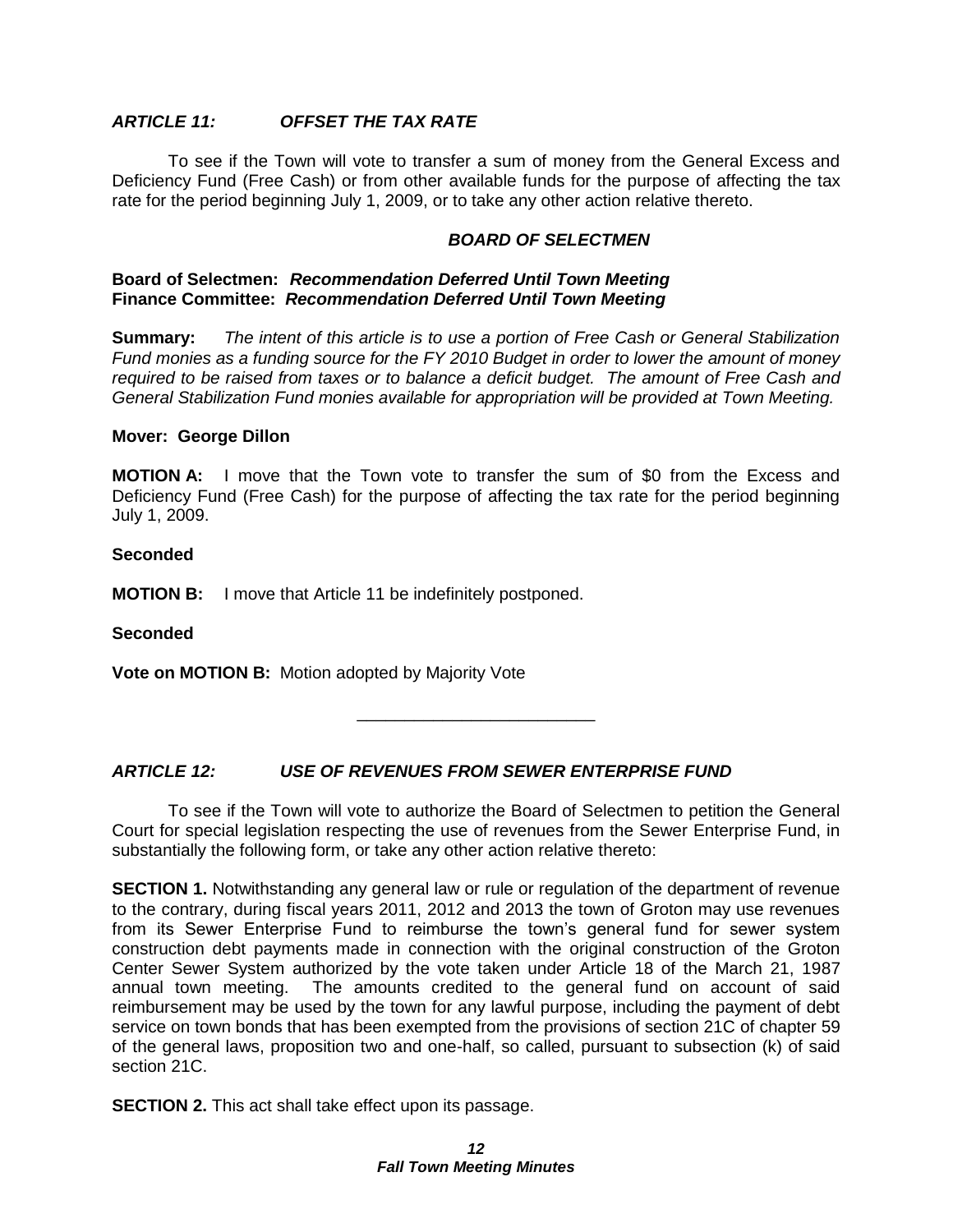# *BOARD OF SELECTMEN*

#### **Board of Selectmen:** *Recommended Unanimously* **Finance Committee:** *Recommended Unanimously*

**Summary:** *Notwithstanding the ratepayers' agreement to continue reimbursement to the General Fund after the end of the sewer system construction bond payments, the Department of Revenue has informed the Town that the final reimbursements of more than \$250,000 to be paid from the Sewer Enterprise Fund after FY 2010 cannot be accomplished without special legislation. This article allows the Board of Selectmen to seek that special legislation. The Sewer Commissioners are in agreement with this approach.*

#### **Mover: Stuart Schulman**

**MOTION:** I move that the Town vote to authorize the Board of Selectmen to petition the General Court for special legislation respecting the use of revenues from the Sewer Enterprise Fund, in substantially the form shown in the Warrant.

#### **Quantum of Town Meeting Vote: Majority**

#### **Seconded**

**Vote:** Motion adopted by Unanimous Vote

# *ARTICLE 13: USE OF SEWER REVENUES FOR DEBT SERVICE*

To see if the Town will vote to transfer a sum or sums of money from the Sewer Enterprise Fund for the purpose of funding sewer system construction debt payments due in Fiscal Year 2010, or to take any other action relative thereto.

\_\_\_\_\_\_\_\_\_\_\_\_\_\_\_\_\_\_\_\_\_\_\_\_\_

#### *BOARD OF SELECTMEN*

#### **Board of Selectmen:** *Recommended Unanimously* **Finance Committee:** *Recommended Unanimously*

**Summary:** *This article allows the Sewer rate payers to assume the entire cost of the original infrastructure debt payment for FY 2010. In the early 1990s, and again in 2001, the taxpayers agreed to cover increasing portions of the debt for construction of the central sewer system, because the original 50-50 cost split could not be accomplished by the ratepayers without raising rates beyond the ability of the system users to pay. The intent at the time of the votes was that the ratepayers would reimburse the General Fund in the final years of the debt and for several years thereafter. The ratepayers' return of this early investment is being accelerated with the agreement of the Sewer Commissioners now that the Sewer Enterprise Fund has a healthy balance.*

#### **Mover: Stuart Schulman**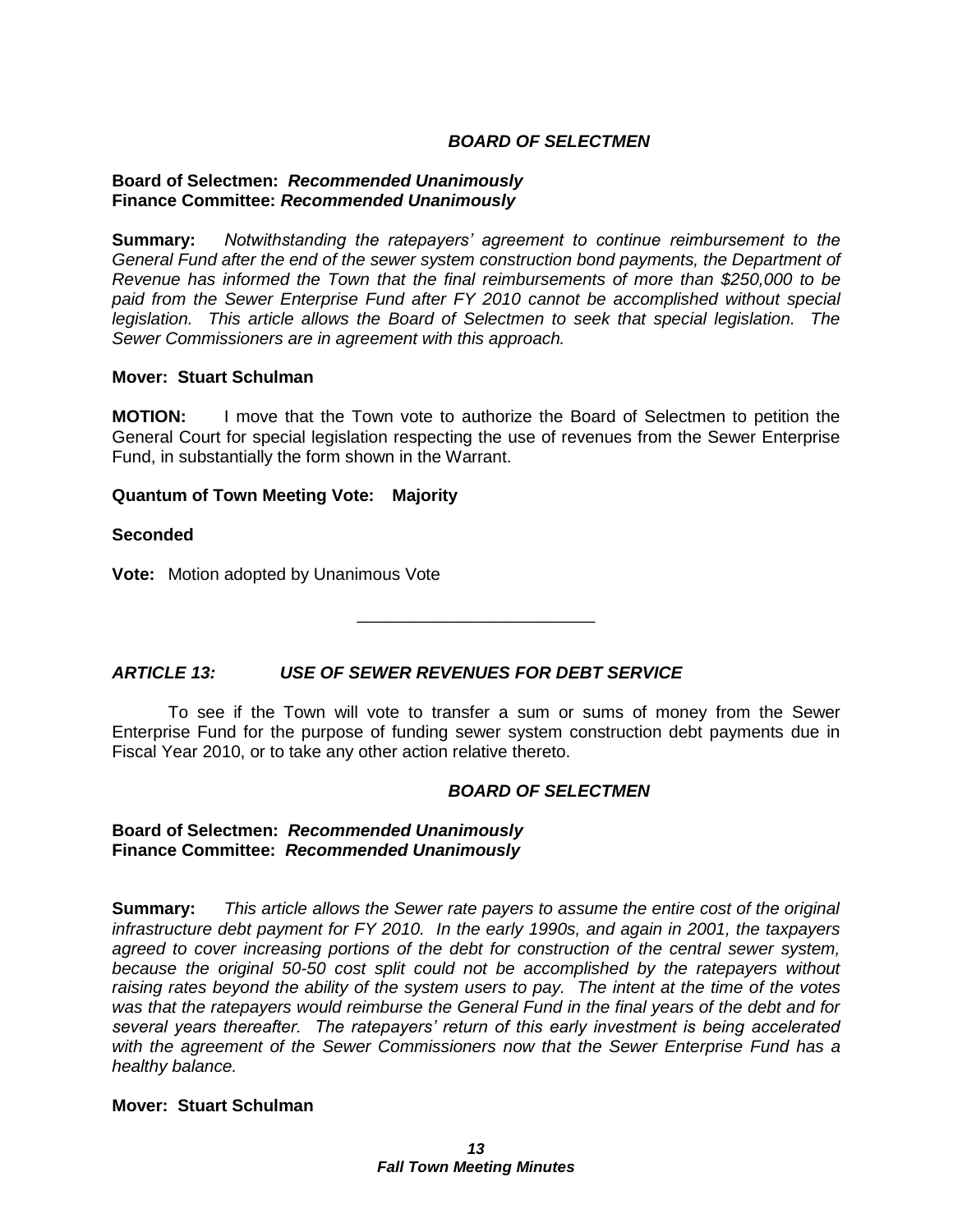**MOTION:** I move that the Town vote to transfer the sum of \$86,108 from the Sewer Enterprise Fund for the purpose of funding sewer system construction debt payments due in Fiscal Year 2010.

#### **Quantum of Town Meeting Vote: Majority**

#### **Seconded**

**Vote:** Motion adopted by Unanimous Vote

## *ARTICLE 14: EMT/PARAMEDIC TRAINING*

To see if the Town will vote to raise and appropriate and/or transfer from available funds, a sum or sums of money to add to Line Item 2023 "Fire Department Expenses" of the FY 2010 Operating Budget, as adopted under Article 5 of the April 27, 2009 Spring Town Meeting, to fund EMT Training, or to take any other action relative thereto.

\_\_\_\_\_\_\_\_\_\_\_\_\_\_\_\_\_\_\_\_\_\_\_\_\_

#### *TOWN MANAGER FIRE CHIEF*

#### **Board of Selectmen:** *Recommendation Deferred Until Town Meeting* **Finance Committee:** *Recommended (3 In Favor, 2 Deferred Until Town Meeting)*

**Summary:** *The purpose of the training will be to upgrade EMTs to the "Intermediate" or "Paramedic" level. This would improve the medical treatment to the residents of Groton during a medical emergency. Currently, the Groton EMT's are at the "Basic" level and require outside paramedic services to be available and respond in a timely manner to administer advanced medical care.*

#### **Mover: George Dillon**

**MOTION:** I move that the Town vote to transfer from Emergency Medical Services Receipts Reserved the sum of \$50,000 to be added to Line Item 2023 "Fire Department Expenses" of the FY 2010 Operating Budget, as adopted under Article 5 of the April 27, 2009 Spring Town Meeting, and amended under Article 2 of this Warrant, to fund EMT Training.

#### **Quantum of Town Meeting Vote: Majority**

#### **Seconded**

#### **Minutes:**

- To become an EMT requires a lot of personal time and effort, beyond classroom and working hours. Two people have come forward to date. The Town would like to support them.
- With this investment, the Town is open to participating in a regional EMT service.
- The existing regional service has become too expensive for Groton to use without having Advanced Life Support capability. Several ALS facilities are closing due to expenses, and use of other ALS services is increasing in cost. In 2009, the Town paid out \$50,000 in contracted ALS service.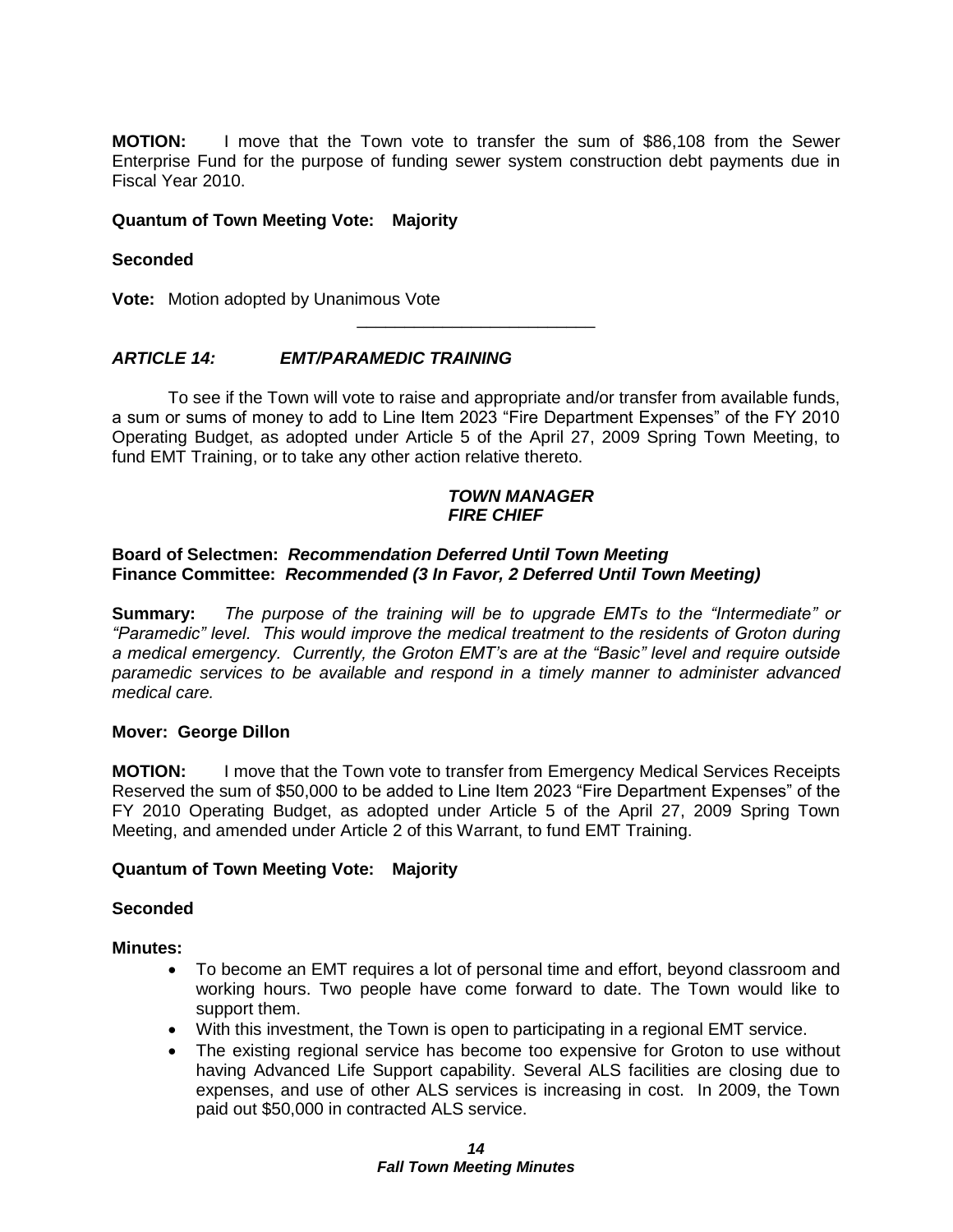- In-house capability will improve the speed and quality of ALS care.
- Bill Shute was recognized for his long service in emergency management roles for the Town. Bill is retiring.

**Vote:** Motion adopted by Unanimous Vote

Deputy Moderator Jason Kauppi assumed the podium

## *ARTICLE 15: AMEND TOWN CHARTER – ARTICLE 3, SECTION 3-1*

To see if the Town will vote to authorize the Board of Selectmen to petition the General Court of the Commonwealth of Massachusetts for a special act as follows:

\_\_\_\_\_\_\_\_\_\_\_\_\_\_\_\_\_\_\_\_\_\_\_\_\_

\_\_\_\_\_\_\_\_\_\_\_\_\_\_\_\_\_\_\_\_\_\_\_\_\_

1) amending Chapter 81 of the Acts of 2008, the Groton Charter, by deleting Article 3, Section 3-1(a) "Elective Town Offices" in its entirety and inserting in its place a new Section 3-1(a) as follows:

## **Section 3-1: General**

(a) Elective Town Offices - The town offices to be filled by the voters shall be a town moderator, the board of selectmen, a town clerk, the Groton component of the regional school committee, the Groton Housing Authority, the planning board, the board of library trustees, the commissioners of the trust fund, the Groton electric light commission, the Groton water commission, the Groton sewer commission, the parks commission, the Groton board of health, and other officers or representatives to regional authorities or districts as may be established by law or by inter-local agreement which shall also be filled by ballot at town elections.

and

2) providing that the incumbents then holding the offices of Highway Surveyor, Tree Warden, Constable, and Assessor shall retain said offices and continue to serve until the expiration of their elected terms of office or their sooner resignation, said positions to thereafter be filled by appointment.

or to take any other action relative thereto.

# *BOARD OF SELECTMEN*

## **Board of Selectmen:** *Recommended (4 In Favor, 1 Deferred Until Town Meeting)* **Finance Committee:** *No Position*

**Summary:** *This proposed amendment to the Town Charter revises the list of elected offices in two distinct ways. It removes the offices of Highway Surveyor and Tree Warden, whose functions will be incorporated into the proposed Department of Public Works. It also removes the Constable and Board of Assessors from the list of elected offices. These offices would now be appointed. These offices require extensive subject matter knowledge. The appointment of*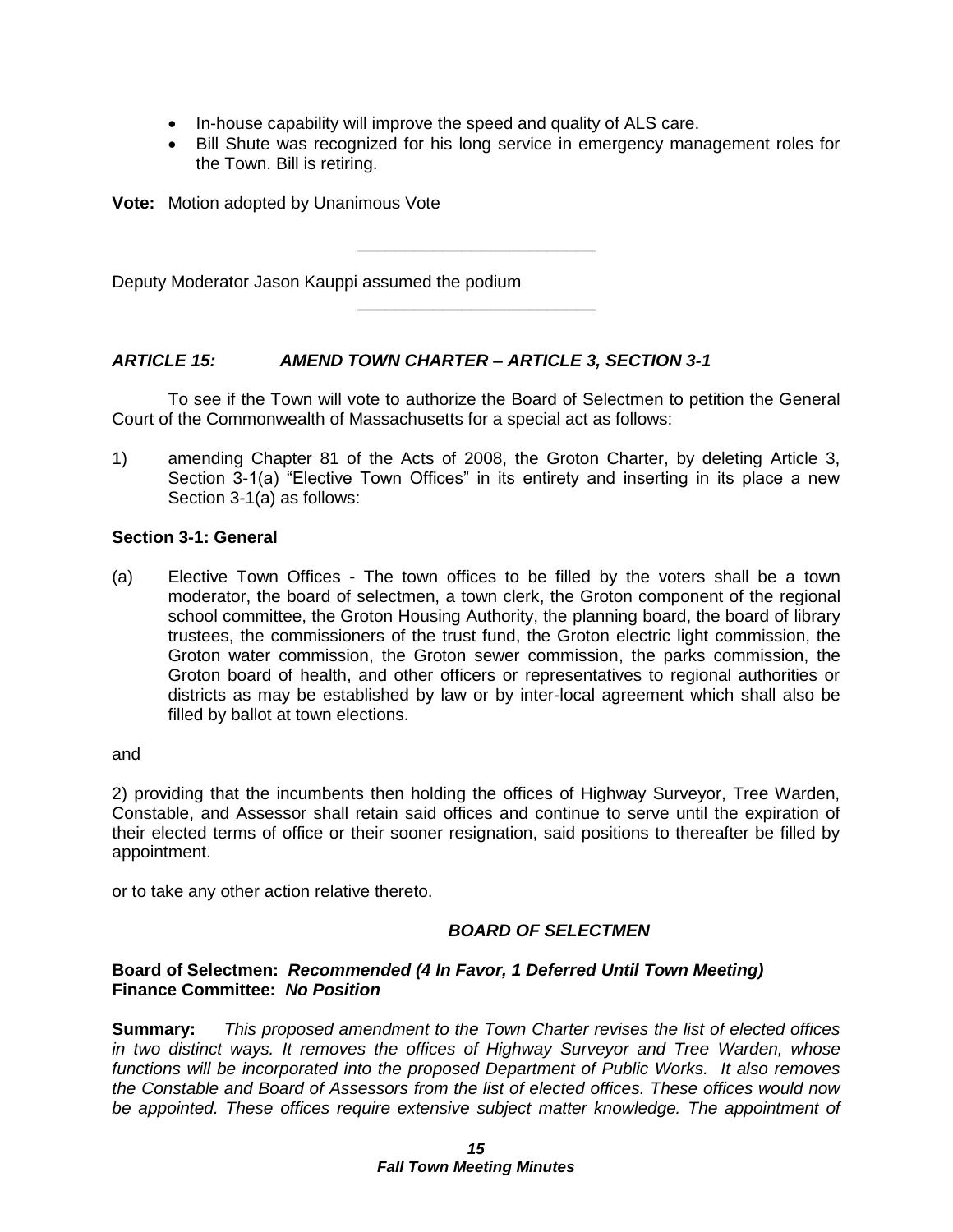*individuals to these offices will allow for the assessment of candidates' background and knowledge.*

#### **Mover: Peter Cunningham**

**MOTION:** I move that the Town vote to authorize the Board of Selectmen to petition the General Court of the Commonwealth of Massachusetts for a special act amending Chapter 81 of the Acts of 2008, the Groton Charter, Section 301(a), Elective Town Offices, and making provision for incumbents holding elective town offices that become appointed offices, as described in the Warrant.

## **Quantum of Town Meeting Vote: Majority**

#### **Seconded**

## **MOTION TO AMEND** (Paul Fitzgerald)

I move to amend the main motion by adding after the phrase "in the warrant" the following: – except to include the phrase "Groton board of assessors" after the phrase "board of health" in section 3-1 (a) and deleting the phrase "and assessors" from Section 2.

#### **Quantum required:** Majority

#### **Seconded**

#### **Minutes:**

- The Board of Assessors should remain elected as the main role of assessors is tax abatements. Abatement requesters should be listened to and treated with respect. Judgment is involved. Proper or improper actions should be reconciled at the ballot box.
- Potential pitfall of an elected member is that the board becomes a popularity contest, and judgments are rendered with this in mind.
- Appointment of members allows an evaluation of skills.
- An appointed board allows recourse through the Town Manager and Selectmen, who would be in a position to hear and evaluate complaints as they may occur, similar to an executive in a private corporation.
- Choice seems to be "efficiency of government" or "more democracy".

#### **Vote on MOTION TO AMEND:**

64 affirmative 35 opposed MOTION TO AMEND adopted

**Vote on Main Motion (as amended):** Motion adopted by Unanimous Vote

# *ARTICLE 16: AMEND TOWN CHARTER – ARTICLE 3, SECTION 3-2(b)*

To see if the Town will vote to authorize the Board of Selectmen to petition the General Court of the Commonwealth of Massachusetts for a special act amending Chapter 81 of the Acts of 2008, the Groton Charter, by adding a new paragraph 5 in Article 3, Section 3-2(b), "Powers and Duties" of the Board of Selectmen, as follows:

\_\_\_\_\_\_\_\_\_\_\_\_\_\_\_\_\_\_\_\_\_\_\_\_\_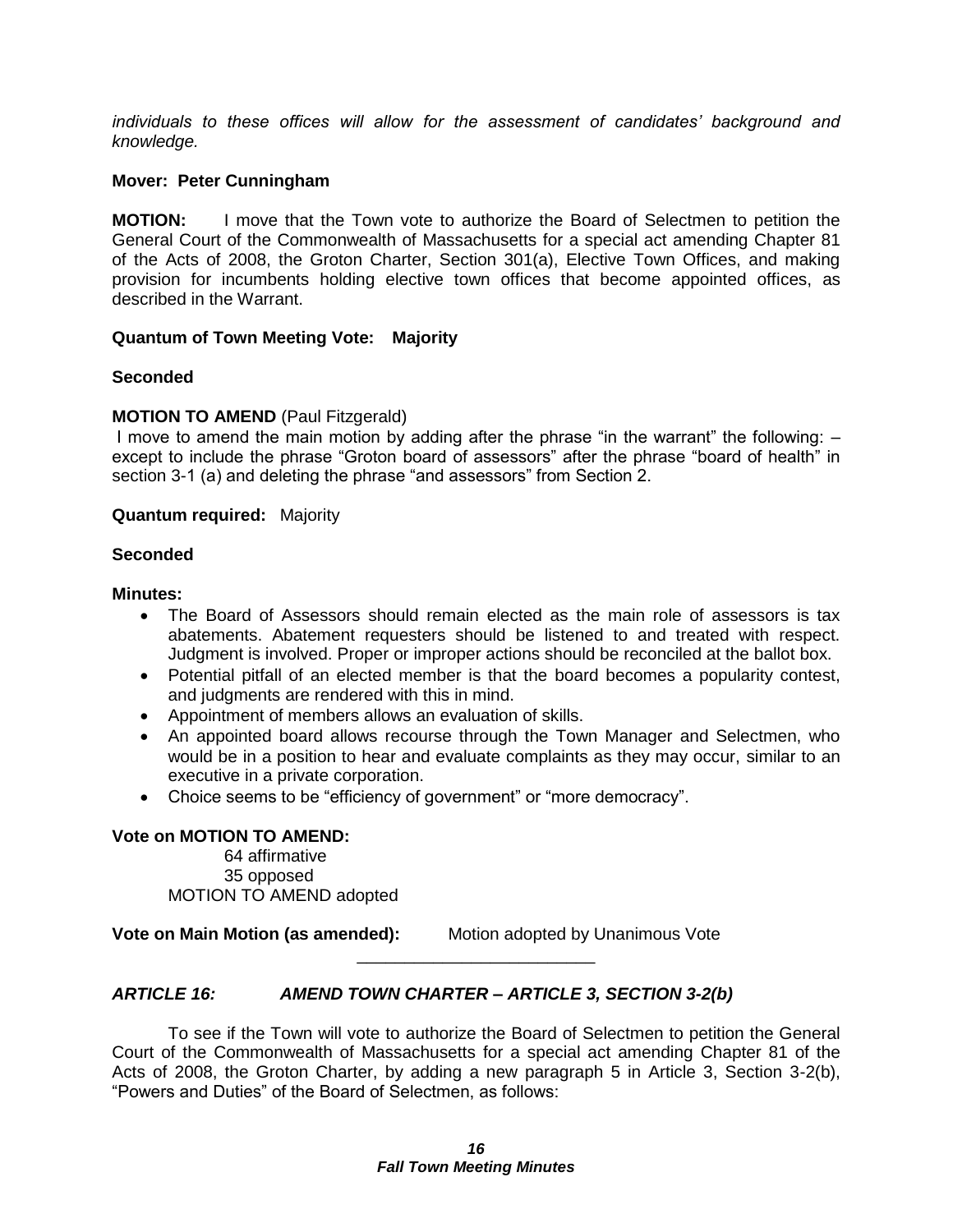**5.** The board of selectmen, by a majority vote, may delegate to the town manager the authority to sign payroll warrants and accounts payable warrants concerning the everyday operations of the town.

or to take any other action relative thereto.

# *BOARD OF SELECTMEN*

#### **Board of Selectmen:** *Not Recommended (3 Against, 2 In Favor)* **Finance Committee:** *No Position*

**Summary:** *The signing of the payroll and accounts payable warrants is the responsibility of the Board of Selectmen, as identified in M.G.L. Chapter 41, Section 56. This responsibility serves as an oversight on the town treasury. On a bi-weekly basis, the warrants are delivered, usually with a large number of detailed expense and payroll items. Individual Selectmen practices vary with respect to their detailed review of the warrants. It is recommended that the Charter be revised to authorize the Selectmen to delegate the authority, at their discretion, to sign expense and payroll warrants to the Town Manager. The Selectmen can also revoke this delegation, and impose limits on signing authority.* 

## **Mover: Peter Cunningham**

**MOTION:** I move that the Town vote to authorize the Board of Selectmen to petition the General Court of the Commonwealth of Massachusetts for a special act amending Chapter 81 of the Acts of 2008, the Groton Charter, by adding a new paragraph 5 in Article 3, Section 3- 2(b), "Powers and Duties" of the Board of Selectmen, as set forth in the Warrant.

#### **Quantum of Town Meeting Vote: Majority**

#### **Seconded**

# **Minutes:**

- Several town meeting members argued that the approval of this charter change would dilute the balance of powers between the Board of Selectmen and the Town Manager.
- No payroll has been missed that anyone at town meeting could remember.
- It was stated that the Town Clerk can sign the warrant "in an emergency". Further research (post-town meeting) indicates that the town clerk may only sign the warrant if there is a failure to elect or a vacancy on the Board of Selectmen, and only then in conjunction with the other board members (MGL Chapter 41: Section 56 )

#### **MOTION TO AMEND** offered by John Giger

I move to amend the main motion by deleting the words "and accounts payable warrants"

**Quantum:** Majority

**Seconded** (Motion to Amend)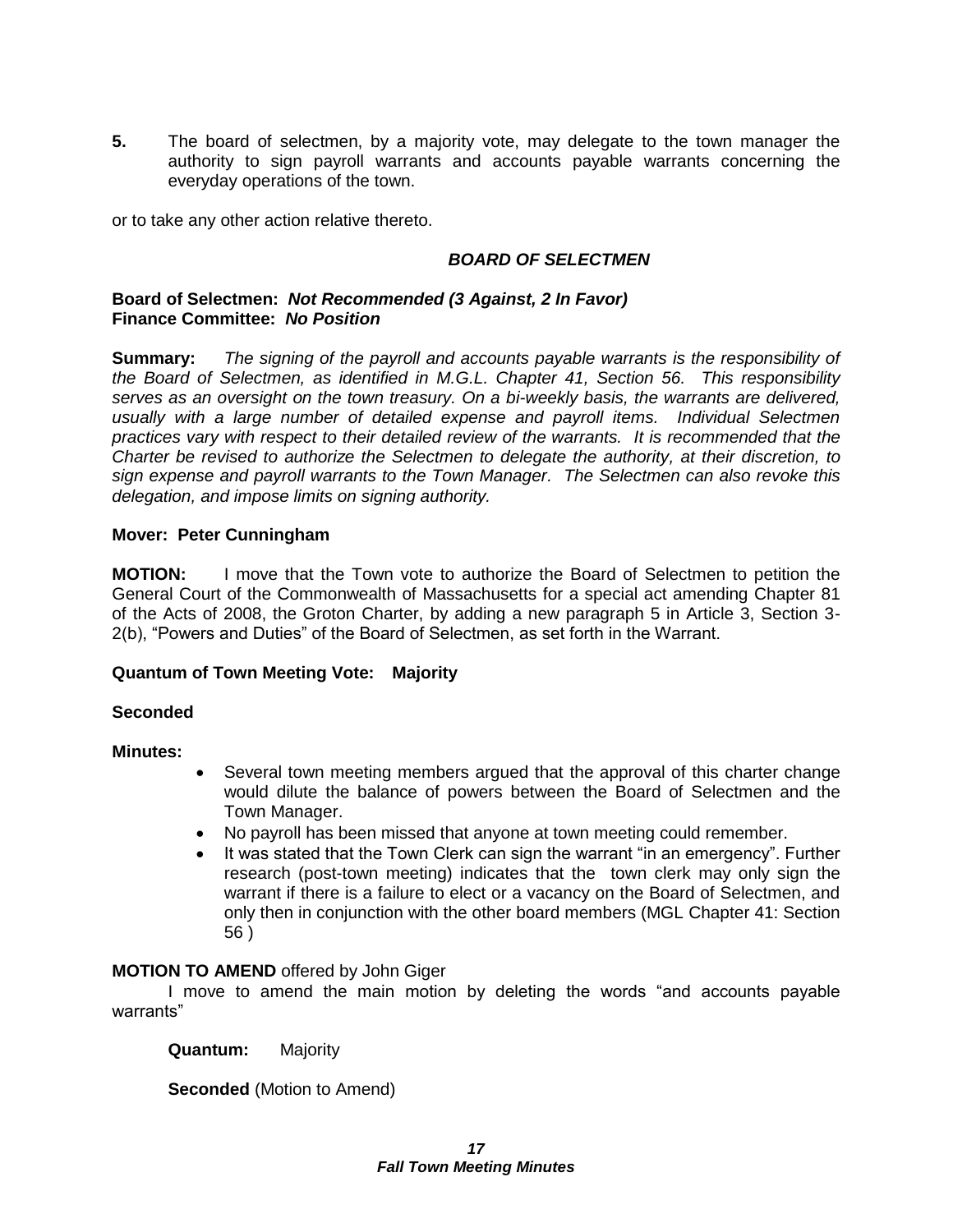**Question Moved Quantum:** 2/3 majority **Vote:** Chair declares 2/3 vote

**Vote on MOTION TO AMEND:** Defeated

**Question Moved**

**Quantum: 2/3 majority Vote:** Move Motion adopted by Unanimous Vote

**Vote on Main Motion:** Defeated

**-------------------------------------------------------**

**Motion to adjourn town meeting to Tuesday, October 20 at 7:00 PM here in this auditorium.**

**\_\_\_\_\_\_\_\_\_\_\_\_\_\_\_\_\_\_\_\_\_\_\_\_\_\_\_\_\_\_\_\_\_\_\_**

\_\_\_\_\_\_\_\_\_\_\_\_\_\_\_\_\_\_\_\_\_\_\_\_\_

**Vote: Motion adopted by Unanimous Vote Meeting adjourned at 11:13 PM** 

**Town Meeting Adjourned Session convened Tuesday, October 20, 2009 at 7:02 PM**

*ARTICLE 17: AMEND TOWN CHARTER – ARTICLE 3, SECTION 3-2(d)*

To see if the Town will vote to authorize the Board of Selectmen to petition the General Court of the Commonwealth of Massachusetts for a special act as follows:

- 1) amending Chapter 81 of the Acts of 2008, the Groton Charter, by deleting Article 3, Section 3-2(d) "Appointing Authority" in its entirety and inserting in its place a new Section 3-2(d) as follows:
- **(d) Appointing Authority** The board of selectmen shall appoint the town manager, finance committee, town counsel, a board of assessors, a zoning board of appeals, and a board of registrars. The board of selectmen shall also appoint, consistent with the provisions of Section 4-2(d) of this charter, a police chief and a fire chief. The police chief shall serve under section 97A of chapter 41 of the General Laws. The fire chief shall serve under Section 42 of Chapter 48 of the General Laws. The board of selectmen shall also appoint a conservation commission, council on aging, housing partnership, local cultural council, and other committees required by state statute.

and

2) providing that the incumbents then holding the office of Assessor shall retain said offices and continue to serve until the expiration of their elected terms of office or their sooner resignation, said positions to thereafter be filled by appointment.

or to take any other action relative thereto.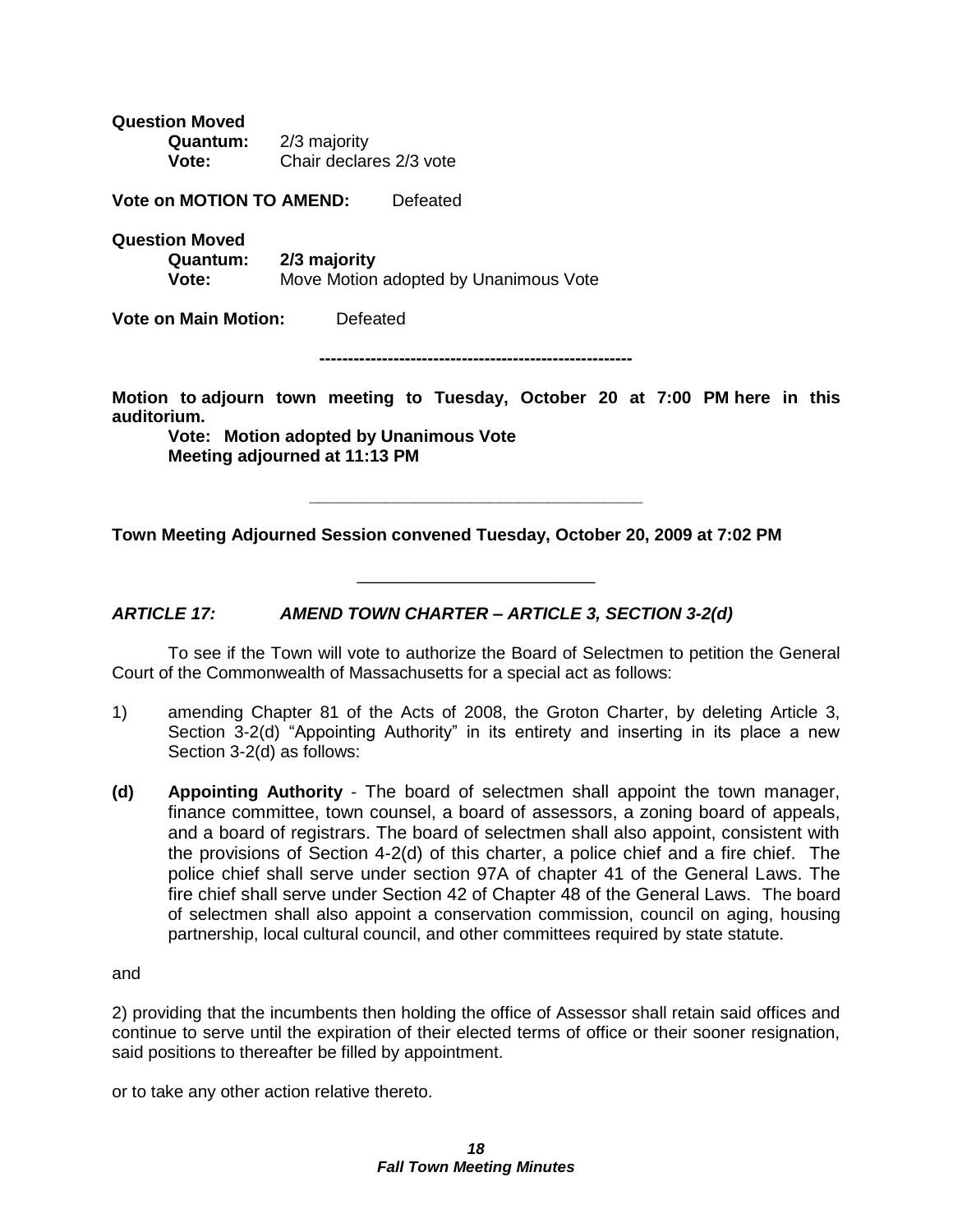# *BOARD OF SELECTMEN*

# **Board of Selectmen:** *Recommended (4 In Favor, 1 Deferred Until Town Meeting)* **Finance Committee:** *No Position*

**Summary:** *This article provides for the establishment of an appointed Board of Assessors, to be appointed by the Board of Selectmen. In addition, this article also identifies additional offices to be appointed by the Board of Selectmen, omitted from the original charter language: Conservation Commission, Council on Aging, Housing Partnership, Local Cultural Council, and other committees required by state statute to be appointed by the Board of Selectmen.*

## **Mover: Peter Cunningham**

**MOTION: MOTION:** I move that the Town vote to authorize the Board of Selectmen to petition the General Court of the Commonwealth of Massachusetts for a special act amending Chapter 81 of the Acts of 2008, the Groton Charter, Section 3-2(d), Appointing Authority, so that it reads as set forth in the Warrant, but excluding the phrase "a board of assessors."

**Quantum: Majority**

## **Seconded**

#### **Minutes**

 Motion reflects town meeting action on Article 15 which keeps the board of assessors as an elected office

**Vote:** Motion adopted by Unanimous Vote

Town Moderator Robert Gosselin assumed the podium

# *ARTCLE 18: AMEND TOWN CHARTER – ARTICLE 4, SECTION 4-2(c)*

To see if the Town will vote to authorize the Board of Selectmen to petition the General Court of the Commonwealth of Massachusetts for a special act amending Chapter 81 of the Acts of 2008, the Groton Charter, by adding to Article 4, Section 4-2(c), "Powers and Duties" of the Town Manager, the words "and other appointed members of Town Government" after the word "employees," so that Section 4-2(c) reads as follows:

\_\_\_\_\_\_\_\_\_\_\_\_\_\_\_\_\_\_\_\_\_\_\_\_\_

\_\_\_\_\_\_\_\_\_\_\_\_\_\_\_\_\_\_\_\_\_\_\_\_\_

(c) To appoint and remove department heads, officers, subordinates, employees and other appointed members of town government for whom no other method of appointment or removal is provided in this charter or by-law. Appointments made by the town manager shall be confirmed by the board of selectmen within (15) days of the date the town manager files notice of the action with the board of selectmen. Failure by the board of selectmen to confirm an appointment within (15) days shall constitute rejection of the appointment.

or to take any other action relative thereto.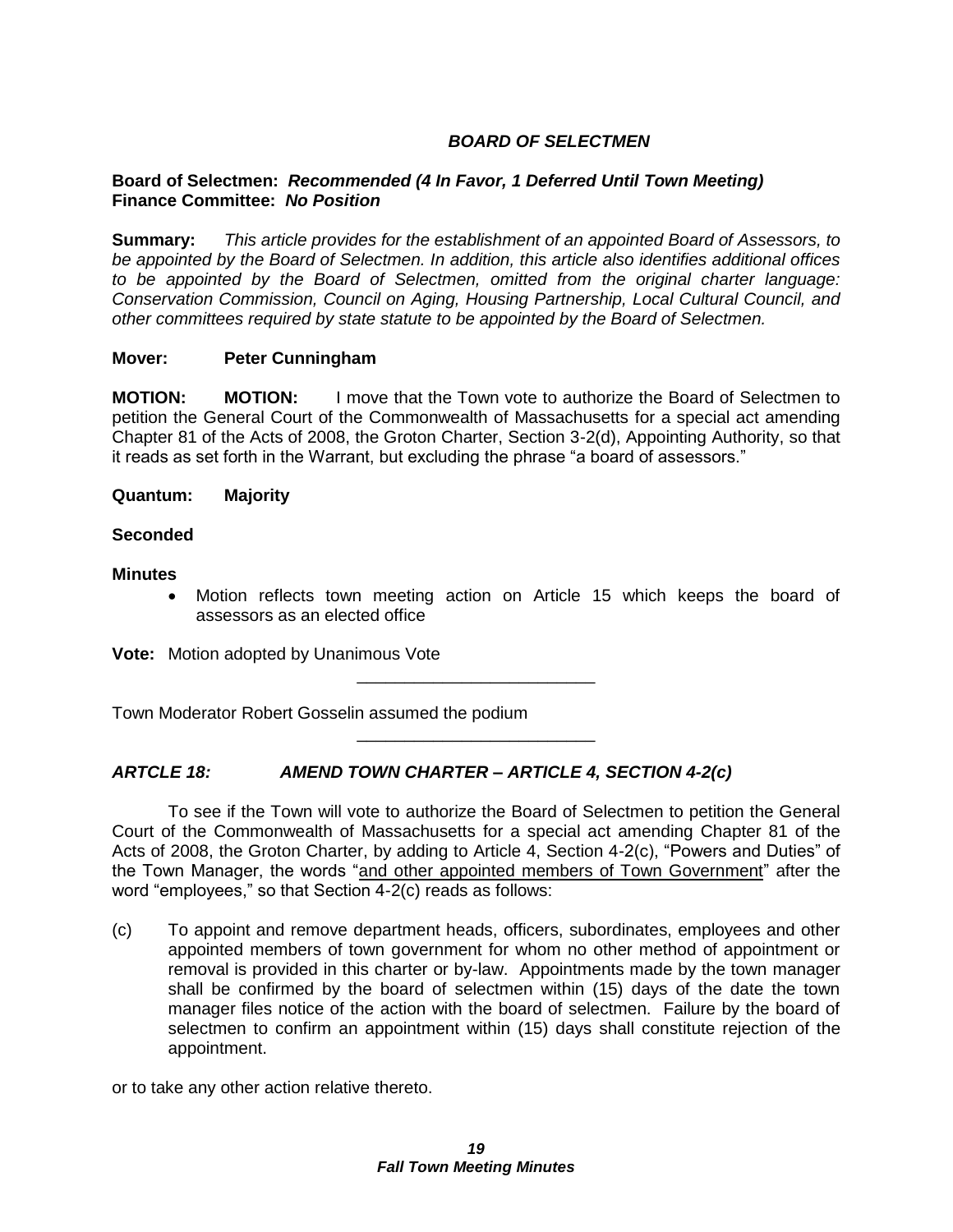#### *BOARD OF SELECTMEN*

#### **Board of Selectmen:** *Recommended Unanimously* **Finance Committee:** *No Position*

**Summary:** *The original charter did not specifically provide for the appointment of various town volunteers and many committee members. This article seeks to amend the charter to authorize the Town Manager to appoint these positions. All Town Manager appointments are subject to ratification by the Board of Selectmen.*

#### **Mover: Peter Cunningham**

**MOTION:** I move that the Town vote to authorize the Board of Selectmen to petition the General Court of the Commonwealth of Massachusetts for a special act amending Chapter 81 of the Acts of 2008, the Groton Charter, by adding to Article 4, Section 4-2(c), "Powers and Duties" of the Town Manager, the words "and other appointed members of Town Government" after the word "employees," as set forth in the Warrant.

## **Quantum of Town Meeting Vote: Majority**

#### **Seconded**

**Vote:** Motion adopted by Unanimous Vote

# *ARTICLE 19: AMEND TOWN CHARTER – ARTICLE 4, SECTION 4-4(b)*

To see if the Town will vote to authorize the Board of Selectmen to petition the General Court of the Commonwealth of Massachusetts for a special act amending Chapter 81 of the Acts of 2008, the Groton Charter, by deleting Article 4, Section 4-4(b), "Temporary Absence or Disability" of the Town Manager, in its entirety and inserting in its place a new Section 4-4(b) as follows:

\_\_\_\_\_\_\_\_\_\_\_\_\_\_\_\_\_\_\_\_\_\_\_\_\_

**(b)** Temporary Absence or Disability - The town manager may designate by letter filed with the town clerk and board of selectmen a capable officer of the town to perform the duties of town manager during a temporary absence or disability lasting 7 days or more. If the town manager fails to make such a designation, or if the person so designated is unable to serve, the board of selectmen may designate some other capable person to perform the duties of town manager. If the absence or disability exceeds 30 days, any designation by the town manager shall be subject to approval by the board of selectmen.

or to take any other action relative thereto.

# *BOARD OF SELECTMEN*

## **Board of Selectmen:** *Recommended Unanimously* **Finance Committee:** *No Position*

**Summary:** *This proposed amendment to the charter further details the authorization for the Town Manager to designate a temporary or acting town manager in the event of a Town Manager absence or disability. The original charter language did not include any measure of*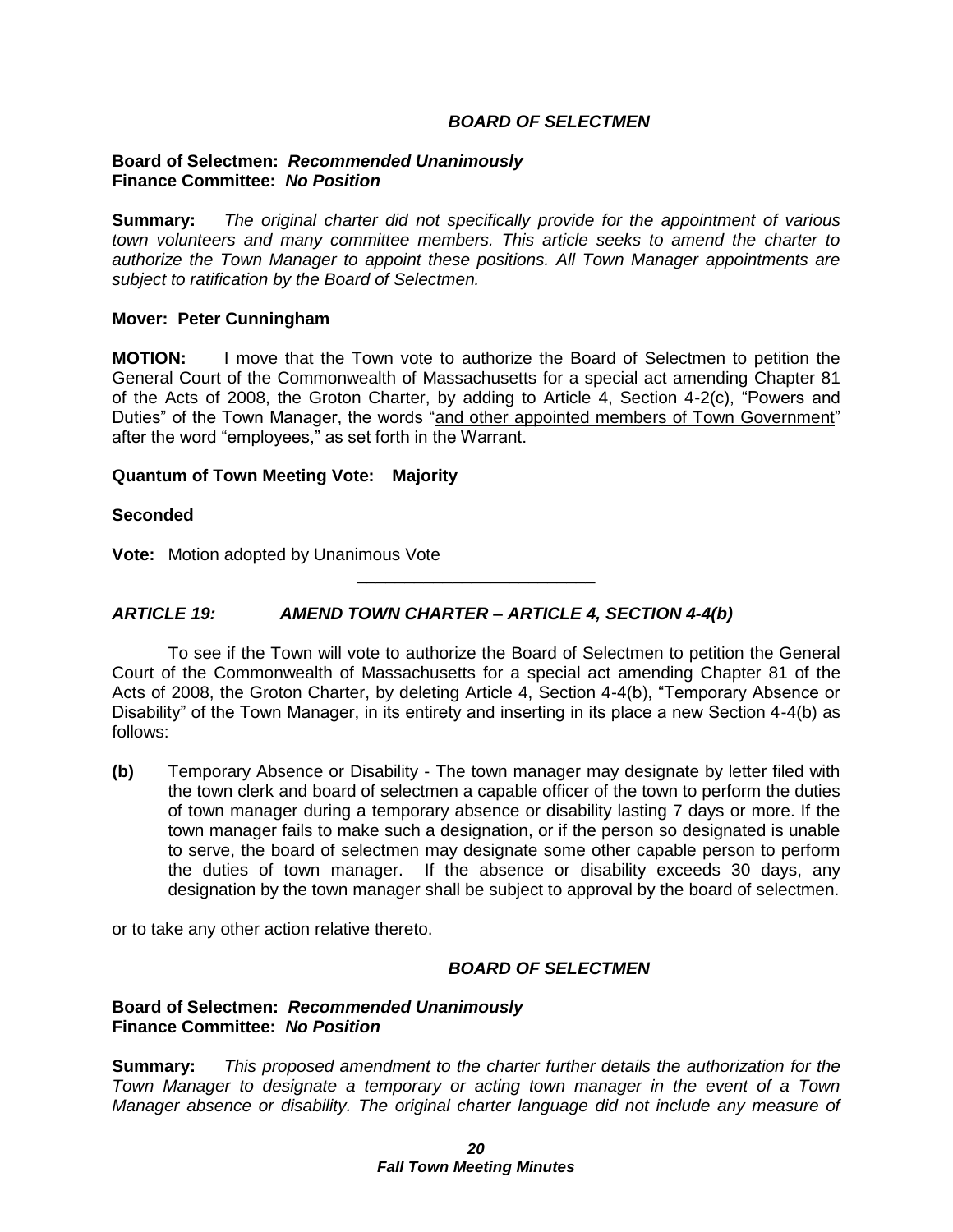*time describing the phrase "temporary absence or disability." The amendment adds the words "lasting 7 days or more." As in the original charter, if the absence or disability exceeds 30 days, the designation is subject to the approval of the Selectmen. Likewise, if no designation is made by the Town Manager the Selectmen may designate a temporary or acting town manager.*

## **Mover: Peter Cunningham**

**MOTION:** I move that the Town vote to authorize the Board of Selectmen to petition the General Court of the Commonwealth of Massachusetts for a special act amending Chapter 81 of the Acts of 2008, the Groton Charter, by deleting Article 4, Section 4-4(b), "Temporary Absence or Disability" of the Town Manager, in its entirety and inserting in its place a new Section 4-4(b) as set forth in the Warrant.

## **Quantum of Town Meeting Vote: Majority**

**Seconded**

**Vote:** Motion adopted by Unanimous Vote

# *ARTICLE 20: AMEND TOWN CHARTER – ARTICLE 4, SECTION 4-5*

To see if the Town will vote to authorize the Board of Selectmen to petition the General Court of the Commonwealth of Massachusetts for a special act amending Chapter 81 of the Acts of 2008, the Groton Charter, by deleting Article 4, Section 4-5, "Screening Committee," in its entirety and inserting in its place a new Section 4-5 "Screening Committee" as follows:

\_\_\_\_\_\_\_\_\_\_\_\_\_\_\_\_\_\_\_\_\_\_\_\_\_

# **Section 4-5 - Screening Committee**

Whenever a vacancy shall occur in the office of town manager a screening committee shall be established for the purpose of soliciting, receiving and evaluating applications for the position of town manager. The screening committee shall consist of seven persons who shall be chosen as follows: the board of selectmen shall designate three members, the finance committee shall designate two members, and the town moderator and the town clerk shall each designate one member. Persons chosen by the said agencies may, but need not, be members of the agency by which they are designated.

Not more than twenty-one days following the notice of the vacancy or pending vacancy the town clerk shall call and convene a meeting of the several persons chosen as aforesaid who shall meet to organize and to plan a process to advertise the vacancy and to solicit by other means candidates for the office. The committee shall proceed notwithstanding the failure of any town agency to designate its representatives.

The screening committee shall review all applications that are received by it, screen all such applicants by checking and verifying work records and other credentials, and provide for interviews to be conducted with such number of candidates as it deems to be necessary, desirable or expedient.

Not more than 90 days after the date on which the committee meets to organize, the committee shall submit to the board of selectmen the names of not less than three nor more than five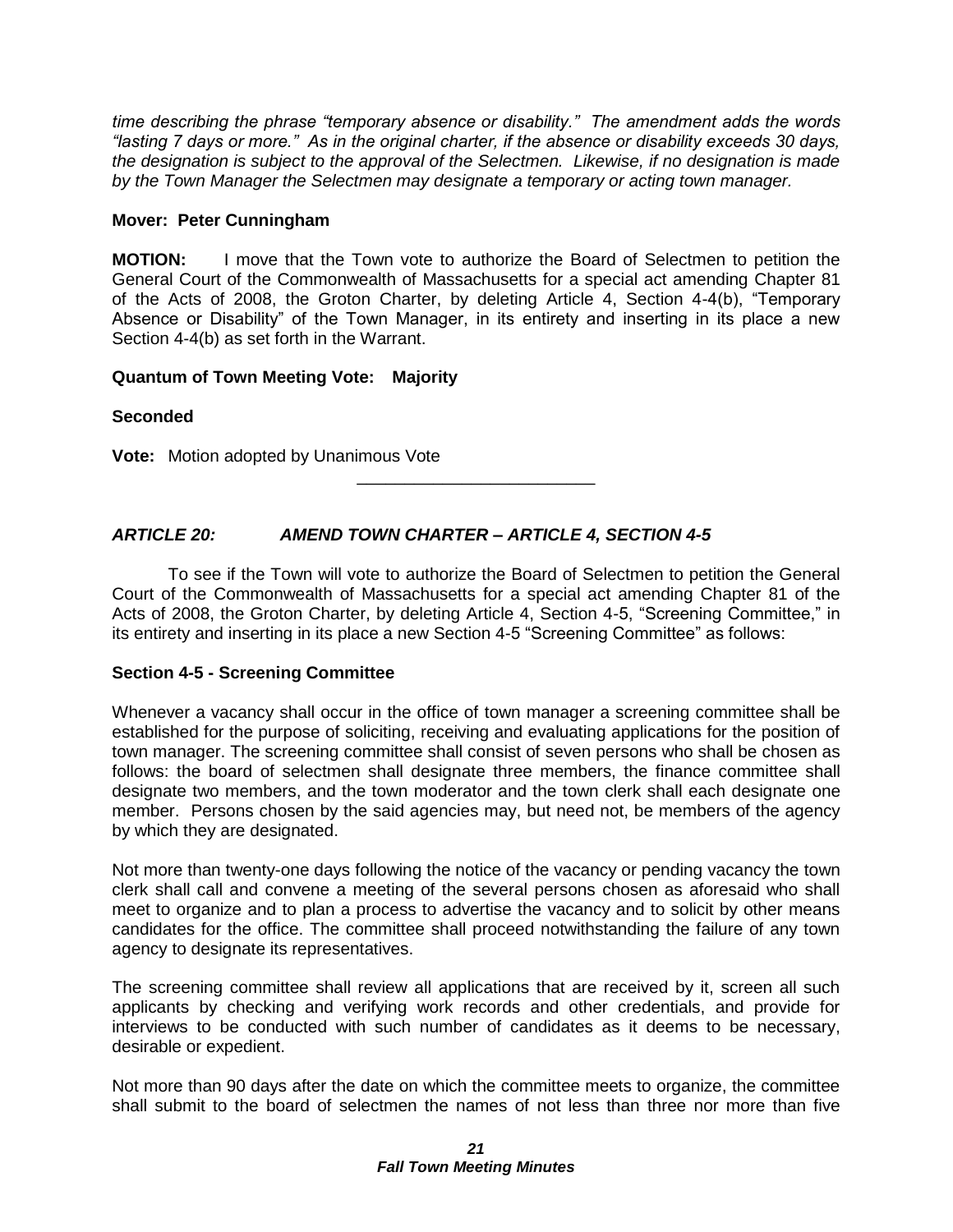persons whom it believes to be best suited to perform the duties of the office of town manager. The board of selectmen shall, within forty-five days following the date of receipt of the list of nominees choose one candidate from the list to fill the position of town manager or reject such nominees and direct that the committee resume the search.

Upon the appointment of a town manager the committee established hereunder shall be considered discharged.

or to take any other action relative thereto.

## *BOARD OF SELECTMEN*

#### **Board of Selectmen:** *Recommended (3 In Favor, 2 Against)* **Finance Committee:** *No Position*

**Summary:** *This article proposes to amend the charter with three provisions. The screening committee, authorized under the charter to assess candidates for town manager, is expanded from five to seven members in order to provide for a larger constituency. The Board of Selectmen is to designate three members of the screening committee (increased from two), the Finance Committee to designate two members (increased from one), the Town Moderator to designate one member and the Town Clerk, in place of the Personnel Board, to designate one member. Additionally, the length of time the Selectmen have to act upon recommended candidates is increased from 20 days to 45 days.* 

#### **Mover: Peter Cunningham**

**MOTION:** I move that the Town vote to authorize the Board of Selectmen to petition the General Court of the Commonwealth of Massachusetts for a special act amending Chapter 81 of the Acts of 2008, the Groton Charter, by deleting Article 4, Section 4-5, "Screening Committee," in its entirety and inserting in its place a new Section 4-5 "Screening Committee" as set forth in the Warrant.

#### **Quantum of Town Meeting Vote: Majority**

#### **Seconded**

#### **MOTION TO AMEND** (Michael Manugian)

I move that the Town vote to authorize the Board of Selectmen to petition the General Court of the Commonwealth of Massachusetts for a special act amending Chapter 81 of the Acts of 2008, the Groton Charter, by deleting the second through sixth paragraphs of Article 4, Section 4-5, "Screening Committee," and inserting in their place the second through sixth paragraphs of the proposed Section 4-5, "Screening Committee," as set forth in the Warrant.

**Quantum:** Majority

#### **Seconded**

#### **Minutes**

- Summary of argument to expand the Screening Committee to 7 members
	- o Broadens representation
	- $\circ$  More opportunity to include a wider range of points of view

#### *22 Fall Town Meeting Minutes*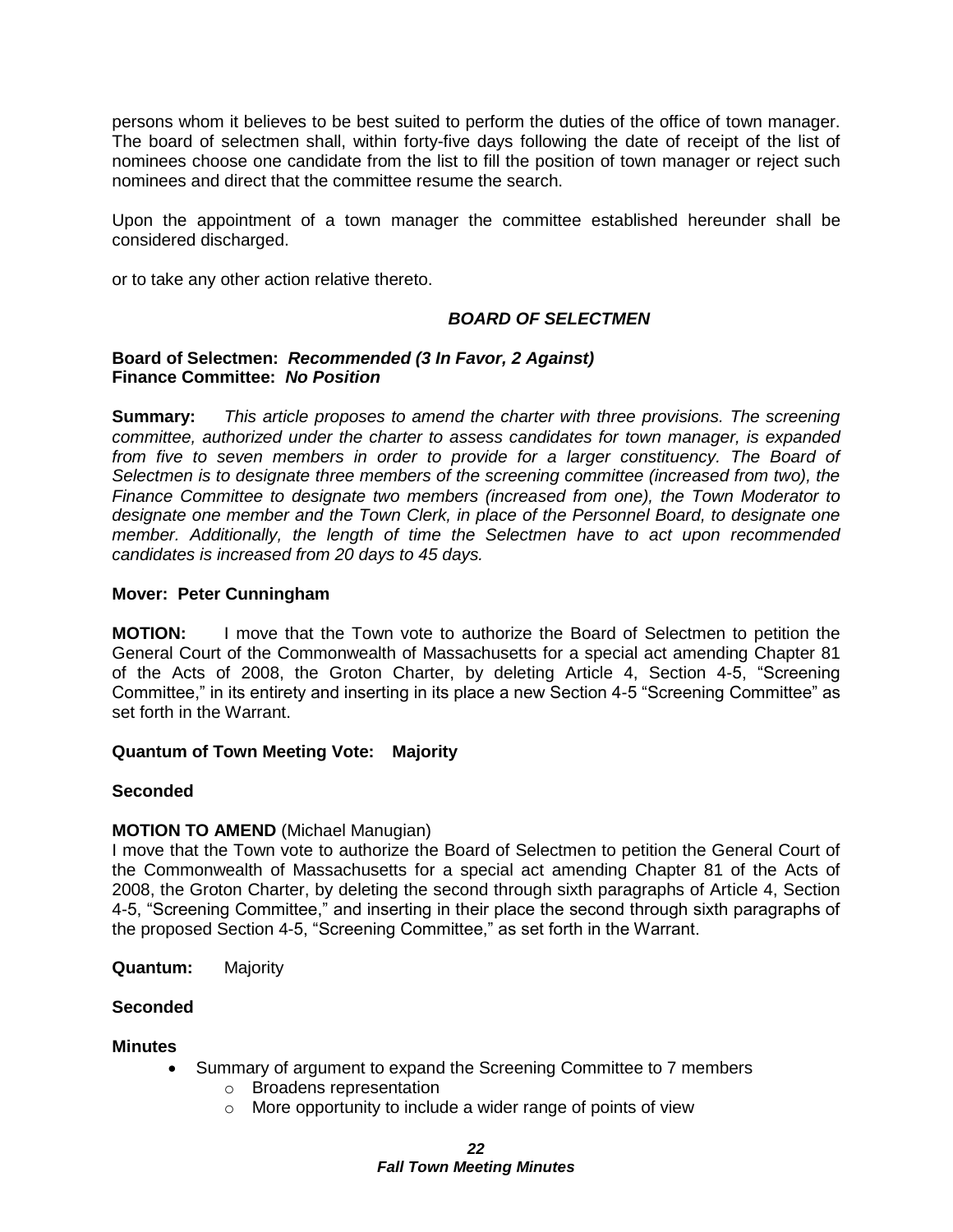- o More individuals may lead to a more thorough vetting of candidates
- Summary of argument to keep the Screening Committee at 5 members
	- o The first instance of the committee had 5 members, and it worked well
	- o More members does not necessarily mean a better process
	- $\circ$  The members need to be committed to a successful committee more members brings a risk of an uncommitted member holding the committee back
	- $\circ$  The key to a successful committee is public involvement in it's process, no the number of members

**Vote on Motion to Amend** (Manugian): Defeated

**Vote on Main Motion:** Motion adopted by Majority Vote

## *ARTICLE 21: AMEND TOWN CHARTER – ARTICLE 5*

To see if the Town will vote to authorize the Board of Selectmen to petition the General Court of the Commonwealth of Massachusetts for a special act amending Chapter 81 of the Acts of 2008, the Groton Charter, by adding to Article 5 a new Section 5-4 entitled "Department of Public Works" as follows:

\_\_\_\_\_\_\_\_\_\_\_\_\_\_\_\_\_\_\_\_\_\_\_\_\_

#### **Section 5-4: Department of Public Works**

**5-4-1** There shall be a department of public works in the town under a director. Said director shall be appointed by the town manager subject to confirmation by the board of selectmen in accordance with section 4-2(c) of this charter. Said director shall also serve as and perform the duties of a highway surveyor as set forth in the general laws.

**5-4-2** The principal functions of the department of public works shall include:

(a) the construction, maintenance, repair, and cleaning of public town roads, sidewalks, street lights, storm drains, bridges, dikes, and other public way related structures;

(b) the maintenance, repair, and cleaning of all buildings owned or leased by the town except those of the regional school district;

(c) the maintenance of the old cemetery, parks, parking areas, recreational and beach facilities, except those of the regional school district;

(d) snow removal, including the salting and sanding of roads, except those of the regional school district;

(e) supervising the collection and disposal of garbage and other refuse and the maintenance and operation of all facilities for the disposal of same;

(f) the supervision, care and replacement of trees;

(g) providing for, or causing to be provided, the maintenance and repair of certain town owned vehicles;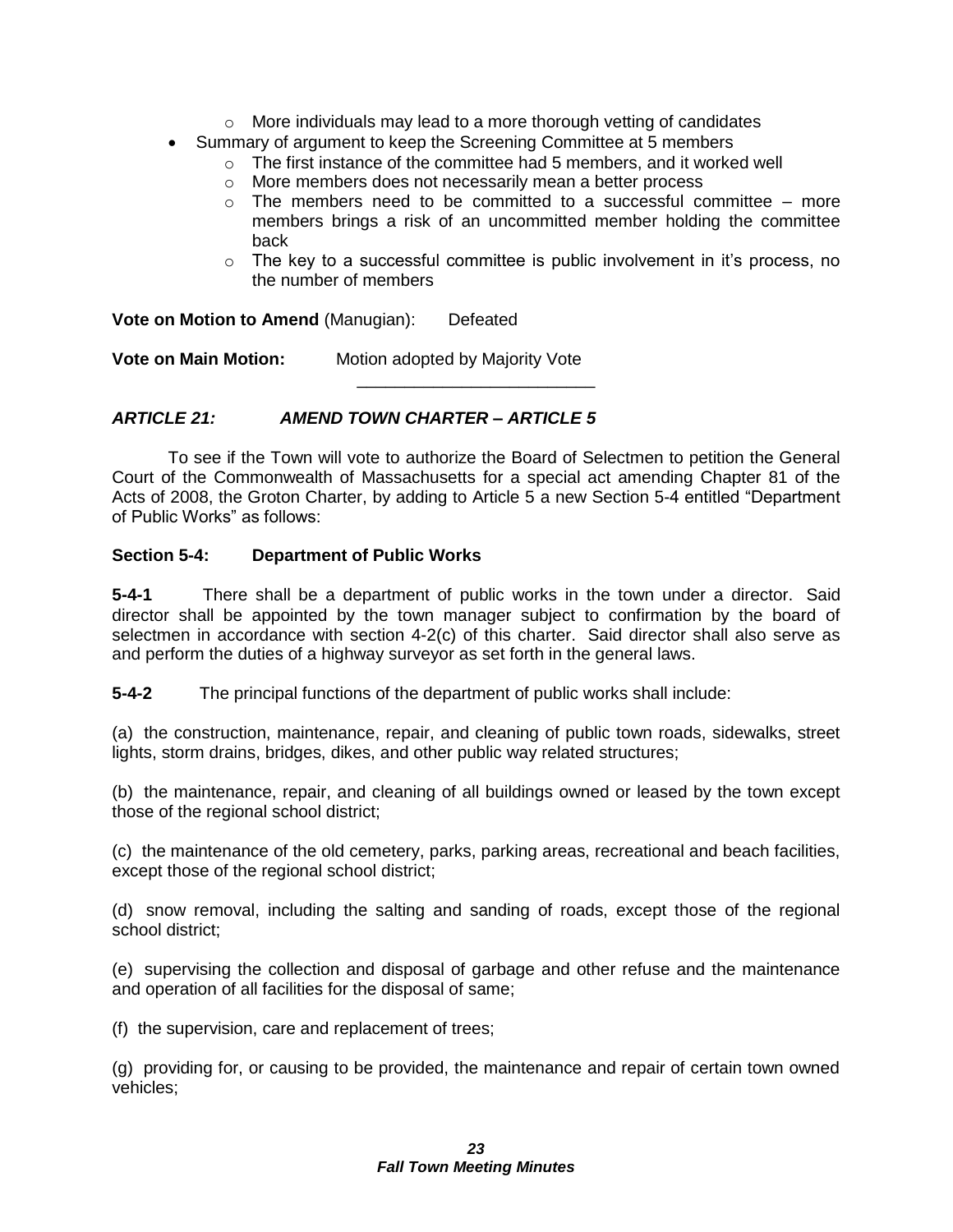(h) implementing the policies developed by the Groton water commission and the Groton sewer commission, performing functions required by the rules and regulations of the Groton municipal water and sewer systems, routine operation and maintenance and other functions related to the municipal water and sewer systems of the town;

(i) such other functions as may be prescribed by the town manager.

**5-4-3** Powers and Duties. The department shall work in close coordination with the necessary town boards and departments to enable the effective and efficient performance of its duties pursuant to the general laws, this charter, by-law or vote of town meeting.

or to take any other action relative thereto.

# *BOARD OF SELECTMEN*

## **Board of Selectmen:** *Recommended Unanimously* **Finance Committee:** *No Position*

**Summary:** *This article provides for the establishment of a Department of Public Works. The functions of the previously elected highway surveyor and tree warden are incorporated into the Department. Those elected positions will be eliminated. The Department of Public Works will also incorporate Water and Sewer Commission operational activities.* 

## **Mover: Peter Cunningham**

**MOTION:** I move that the Town vote to authorize the Board of Selectmen to petition the General Court of the Commonwealth of Massachusetts for a special act amending Chapter 81 of the Acts of 2008, the Groton Charter, by adding to Article 5 a new Section 5-4 entitled "Department of Public Works" as set forth in the Warrant.

# **Quantum of Town Meeting Vote: Majority**

#### **Seconded**

# **MOTION TO AMEND (Michael Brady)**

I move to amend the main motion by adding the following words:"but excluding paragraph (h) of sub-section 5-4-2."

# **Seconded**

# **Minutes:**

- No additional administrative charges are expected to the Water and Sewer Enterprise funds as a result of sub-section (h) of the article
- Sub-section (h) provides an ability for the proposed DPW to perform work on behalf of the Water and Sewer Departments.
- The DPW would be paid for their discrete work
- Water Commissioners voted not to approve sub-section (h)
- Sewers Commissioners have no position on sub-section (h)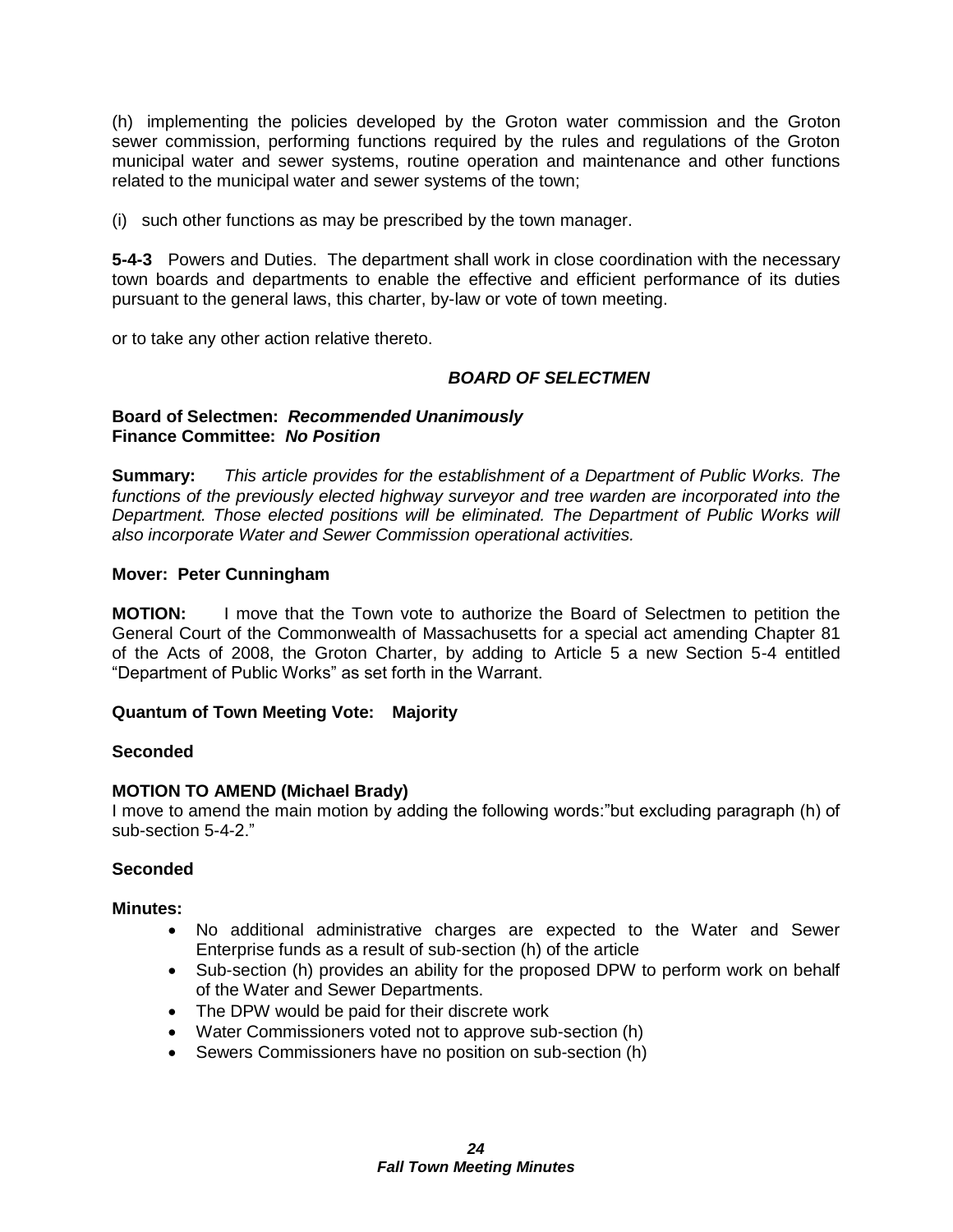- Looking to the future of potentially adding water and sewer districts, and perhaps combining, it makes sense to define an organizational structure at this time which can accommodate this potential growth
- An appointed DPW Director will allow the Town to select a skilled person when the tome comes to fill a vacancy. The Town Manager will appoint Tom Delaney as the first DPW Director.
- Sub-section (h) is a first step in gradually wrapping the Water and Sewer Departments into the DPW.
- Sub-section (h) is premature and needs to be studied. The Water and Sewer Commissions have not had the time to study this.
- No comingling of funds is permitted; the DPW and Commissions will need to cross charge for services

## **Question Moved**

**Quantum:** 2/3 majority **Vote:** Chair declares 2/3 vote. 7 voters did not object

## **Vote on MOTION TO AMEND** (Brady)

30 affirmative 41 opposed Motion to Amend is Defeated

**Vote on Main Motion:** Main Motion adopted by Majority Vote

# *ARTICLE 22: PERSONNEL BYLAW AMENDMENT*

To see if the Town will vote to amend Chapter 48, "Personnel" of the Code of the Town of Groton by deleting the current Chapter 48 in its entirety, and replacing it with a new Chapter 48, "Personnel", a copy of which is on file in the Office of the Town Clerk, or to take any other action relative thereto.

\_\_\_\_\_\_\_\_\_\_\_\_\_\_\_\_\_\_\_\_\_\_\_\_\_

#### *BOARD OF SELECTMEN TOWN MANAGER*

#### **Board of Selectmen:** *Recommended (4 In Favor, 1 Deferred Until Town Meeting)* **Finance Committee:** *Recommended Unanimously*

**Summary:** *The current Personnel Bylaw is in conflict with the Groton Town Charter. The Spring Town Meeting had several articles that amended various bylaws that were in conflict with the Charter. The Personnel Bylaw was not amended at that time. Several functions that used to be performed by the Personnel Board are now the responsibility of the Board of Selectmen and the Town Manager as stated in the Charter. The Town also has a professional Human Resources Director to advise the Board of Selectmen and Town Manager on personnel matters. Finally, an additional personal day has been added to bring Bylaw employees in line with a benefit contained in the various union contracts.*

#### **Mover: Peter Cunningham**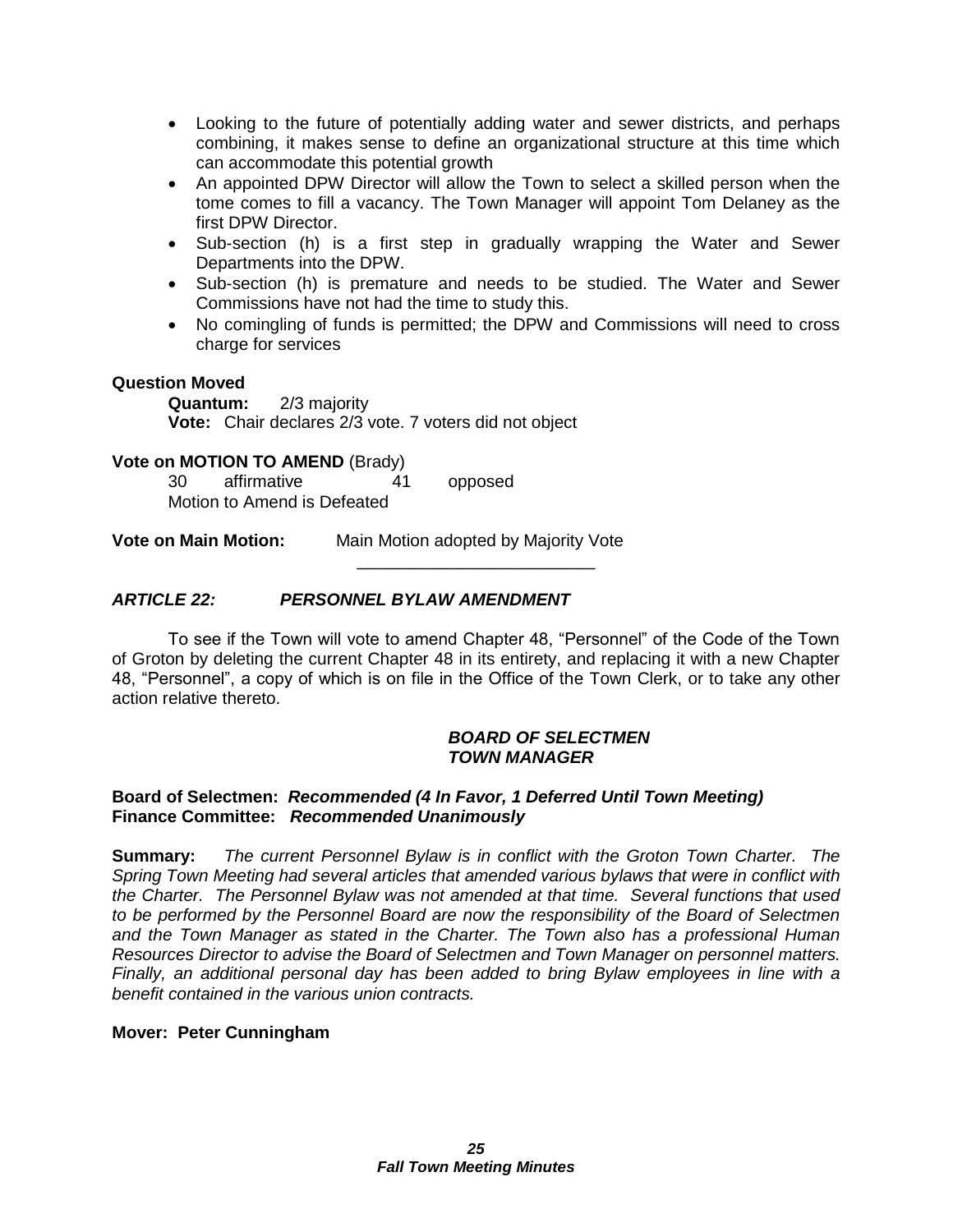**MOTION:** I move that the Town vote to amend Chapter 48, "Personnel" of the Code of the Town of Groton by deleting the current Chapter 48 in its entirety, and replacing it with a new Chapter 48, "Personnel", as shown in the copy on file in the Office of the Town Clerk.

#### **Quantum of Town Meeting Vote: Majority**

### **Seconded**

#### **MOTION TO AMEND** (Linda DeCiccio)

I move to amend the main motion by adding the following words: "but including the following additional language as the second sentence of Section 48-1: each member shall be appointed based on his/her professional expertise in human resources or related professional experience."

#### **Seconded**

#### **Minutes:**

- Qualifications to include personnel experience should be included
	- $\circ$  As appointed personnel board members, the Board of Selectmen will assess qualification. No other by-law presents a restriction of the type of qualifications. It is felt this would be a limiting provision.
- By-law amendment corrects inconsistencies between the existing by-law and the charter. The personnel function has matured, the by-law needs to be updated to reflect changes.

#### **Question Moved**

**Quantum:** 2/3s majority **Vote:** Chair declares 2/3 vote. 7 voters did not contest.

**MOTION TO AMEND** (DeCiccio) **Quantum:** Majority **Vote:** Defeated. 7 voters did not contest

**Vote on MAIN MOTION:** Main Motion adopted by Unanimous Vote

#### *ARTICLE 23: ACCEPT MGL, CHAPTER 41, SECTIONS 111M AND 111N*

To see if the Town will vote to accept the provisions of M.G.L., Chapter 41, §111M, "Emergency Medical Technicians; Leave Without Loss of Pay While Incapacitated"; and M.G.L., Chapter 41, §111N, "Indemnification of Emergency Medical Technicians for Certain Expenses", or to take any other action relative thereto.

\_\_\_\_\_\_\_\_\_\_\_\_\_\_\_\_\_\_\_\_\_\_\_\_\_

#### *BOARD OF SELECTMEN*

**Board of Selectmen:** *Recommended Unanimously* **Finance Committee:** *Recommended Unanimously*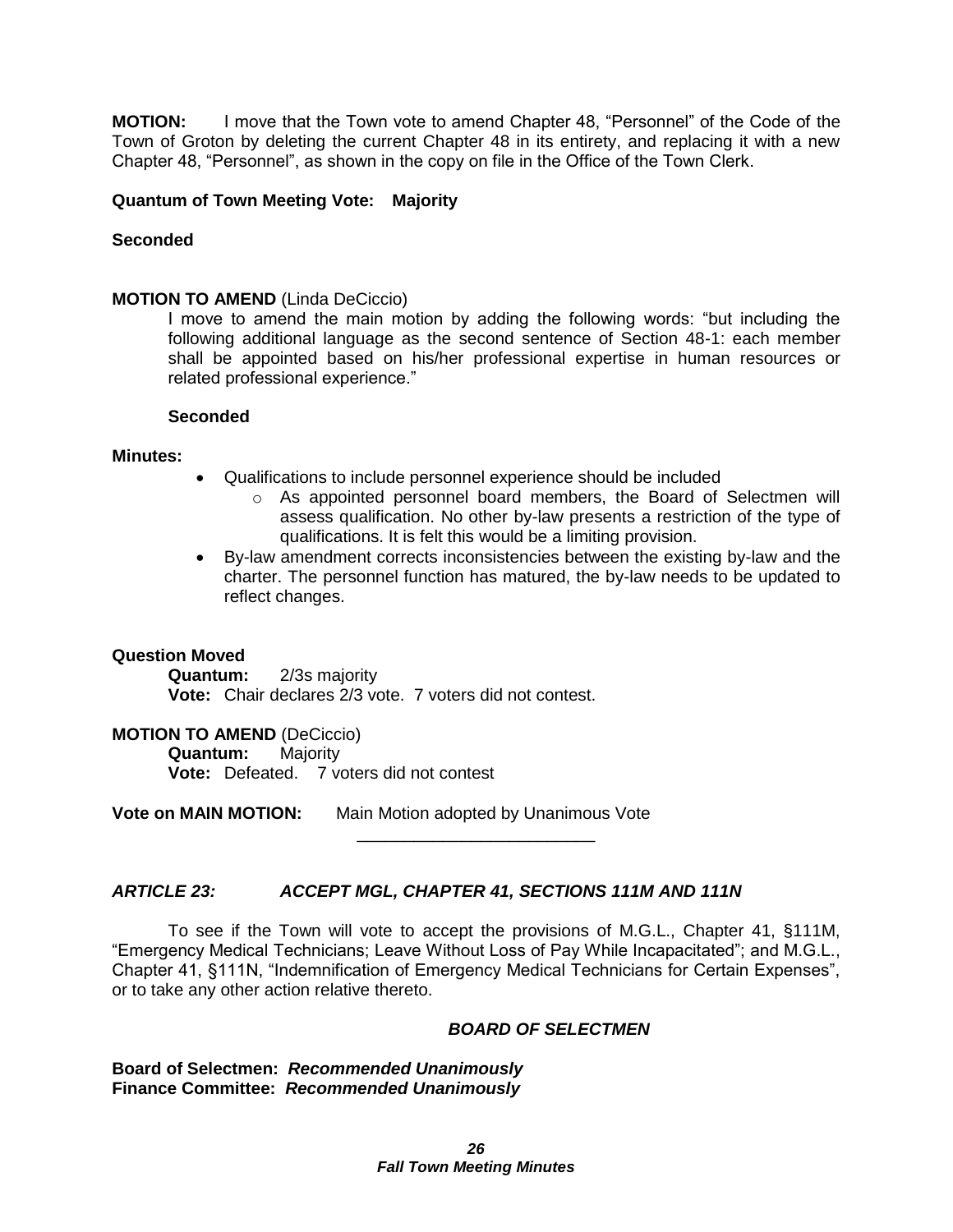**Summary:** *The Town's Firefighters/EMTs have expressed concern that they would not be covered by MGL, Chapter 41, §111F (Workers Comp for Police Officers and Firefighters) if they were injured while performing EMT duties. By accepting MGL, Chapter 41, Sections 111M and 111N, the Town will be providing our Firefighters/EMTs the assurance they would receive their*  pay in the event they are injured on the job through no fault of their own, whether they are *performing as a firefighter or EMT.*

## **Mover: George Dillon**

**MOTION:** I move that the Town vote to accept the provisions of M.G.L., Chapter 41, §111M, "Emergency Medical Technicians; Leave Without Loss of Pay While Incapacitated"; and M.G.L., Chapter 41, §111N, "Indemnification of Emergency Medical Technicians for Certain Expenses".

#### **Quantum of Town Meeting Vote: Majority**

## **Seconded**

**Vote:** Motion adopted by Unanimous Vote

# *ARTICLE 24: ACCEPTANCE OF BROWN LANE*

To see if the Town will vote to accept as a public way the roadway known as Brown Lane, as heretofore laid out by the Board of Selectmen and as shown on a plan entitled "As Built Plan of Brown Lane in Groton, Mass. Prepared for Brown Lane Homeowner's Association," dated January, 2009, prepared by David E. Ross Associates, Inc., a copy of which is on file with the Town Clerk, and to authorize the Board of Selectmen to acquire, by gift, purchase, or eminent domain, the fee to or lesser interests in said roadway and all related easements, or to take any other action relative thereto.

\_\_\_\_\_\_\_\_\_\_\_\_\_\_\_\_\_\_\_\_\_\_\_\_\_

#### *BOARD OF SELECTMEN*

#### **Board of Selectmen:** *Recommended Unanimously* **Finance Committee:** *No Position*

**Summary:** *To accept Brown Lane as a public way.*

#### **Mover: Stuart Shulman**

**MOTION:** I move that the Town vote to accept as a public way the roadway known as Brown Lane, as heretofore laid out by the Board of Selectmen and as shown on a plan entitled "As Built Plan of Brown Lane in Groton, Mass. Prepared for Brown Lane Homeowner's Association," dated January, 2009, prepared by David E. Ross Associates, Inc., a copy of which is on file with the Town Clerk, and to authorize the Board of Selectmen to acquire, by gift, purchase, or eminent domain, the fee to or lesser interests in said roadway and all related easements.

#### **Quantum of Town Meeting Vote: Majority**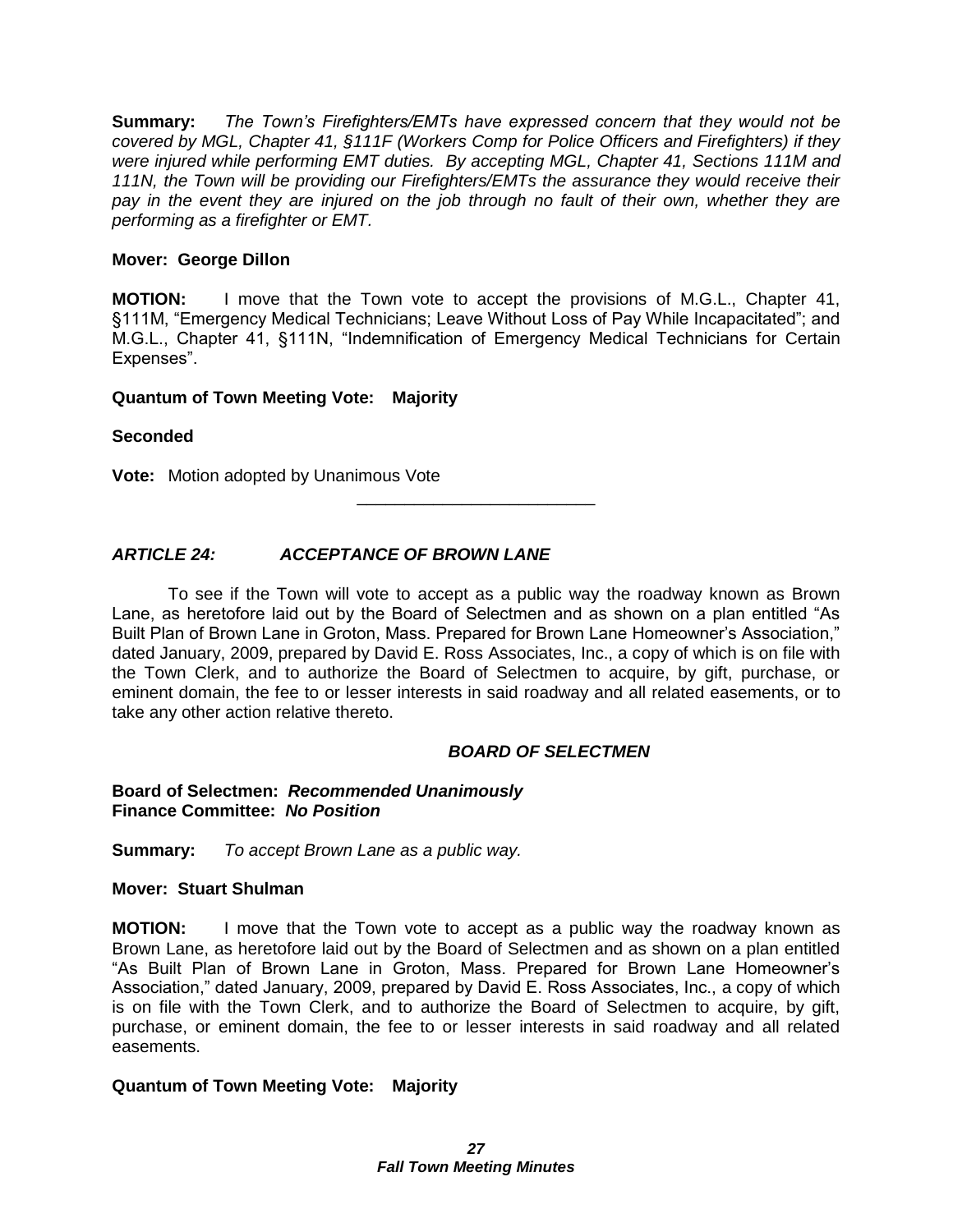## **Seconded**

**Vote:** Motion adopted by Unanimous Vote

# *ARTICLE 25: PURCHASE LAND ON BOSTON ROAD – APPLY FOR GRANT*

\_\_\_\_\_\_\_\_\_\_\_\_\_\_\_\_\_\_\_\_\_\_\_\_\_

To see if the Town will vote to authorize the Conservation Commission to acquire, on behalf of the Town, a certain parcel of land located on Boston Road, shown as parcels 23 and 24.1 on Groton Assessors' Map 253 and containing approximately 25.54 acres, said land to be managed and controlled by the Conservation Commission for conservation and passive recreation purposes pursuant to Section 8C of Chapter 40 of the General Laws; to transfer or appropriate from the Conservation Fund a sum of money therefore in advance of a Massachusetts Local Acquisitions for Natural Diversity (LAND) Program (formerly "self help") grant with said proceeds to be returned to the Conservation Fund; to authorize the Conservation Commission to apply for a Land Program ("self help") grant for such acquisition pursuant to Section 11 of Chapter 132A of the General Laws and to act as the official representative for such application; to authorize the Board of Selectmen to petition the General Court for any special legislation necessary for such acquisition; and to authorize the Conservation Commission and the Board of Selectmen to execute all documents and take all actions necessary in connection with such acquisition; or to take any other action relative thereto.

#### *CONSERVATION COMMISSION*

#### **Board of Selectmen:** *Recommended Unanimously* **Finance Committee:** *Recommendation Deferred Until Town Meeting*

**Summary:** *Applying for a state grant will enable the Town to leverage funds already set aside in the Conservation Fund for the acquisition of conservation land through a fee simple purchase. The land is located at the Groton-Littleton town line on Rt. 119, and is the site where a 40B development consisting of 36 housing units has been proposed. If the acquisition takes place,* t*he parcels will be acquired to preserve and protect what may be the largest certified vernal pool in Massachusetts. Approval of this project would preserve about 9.6 acres of Certified Vernal Pool #3182 and 15.94 acres of adjacent upland for a total of 25.54 acres, a unique combination of vernal pool and associated upland habitats. The area is known habitat of rare species identified by the Natural Heritage & Endangered Species Program.* 

# **Mover: Anna Eliot**

**MOTION:** I move that the Town vote to authorize the Conservation Commission to acquire, on behalf of the Town, a certain parcel of land located on Boston Road, shown as parcels 23 and 24.1 on Groton Assessors' Map 253 and containing approximately 25.54 acres, said land to be managed and controlled by the Conservation Commission for conservation and passive recreation purposes pursuant to Section 8C of Chapter 40 of the General Laws; to transfer the sum of \$450,000 from the Conservation Fund therefore in advance of a Massachusetts Local Acquisitions for Natural Diversity (LAND) Program (formerly "self help") grant with said proceeds to be returned to the Conservation Fund; to authorize the Conservation Commission to apply for a Land Program ("self help") grant for such acquisition pursuant to Section 11 of Chapter 132A of the General Laws and to act as the official representative for such application; to authorize the Board of Selectmen to petition the General Court for any special legislation necessary for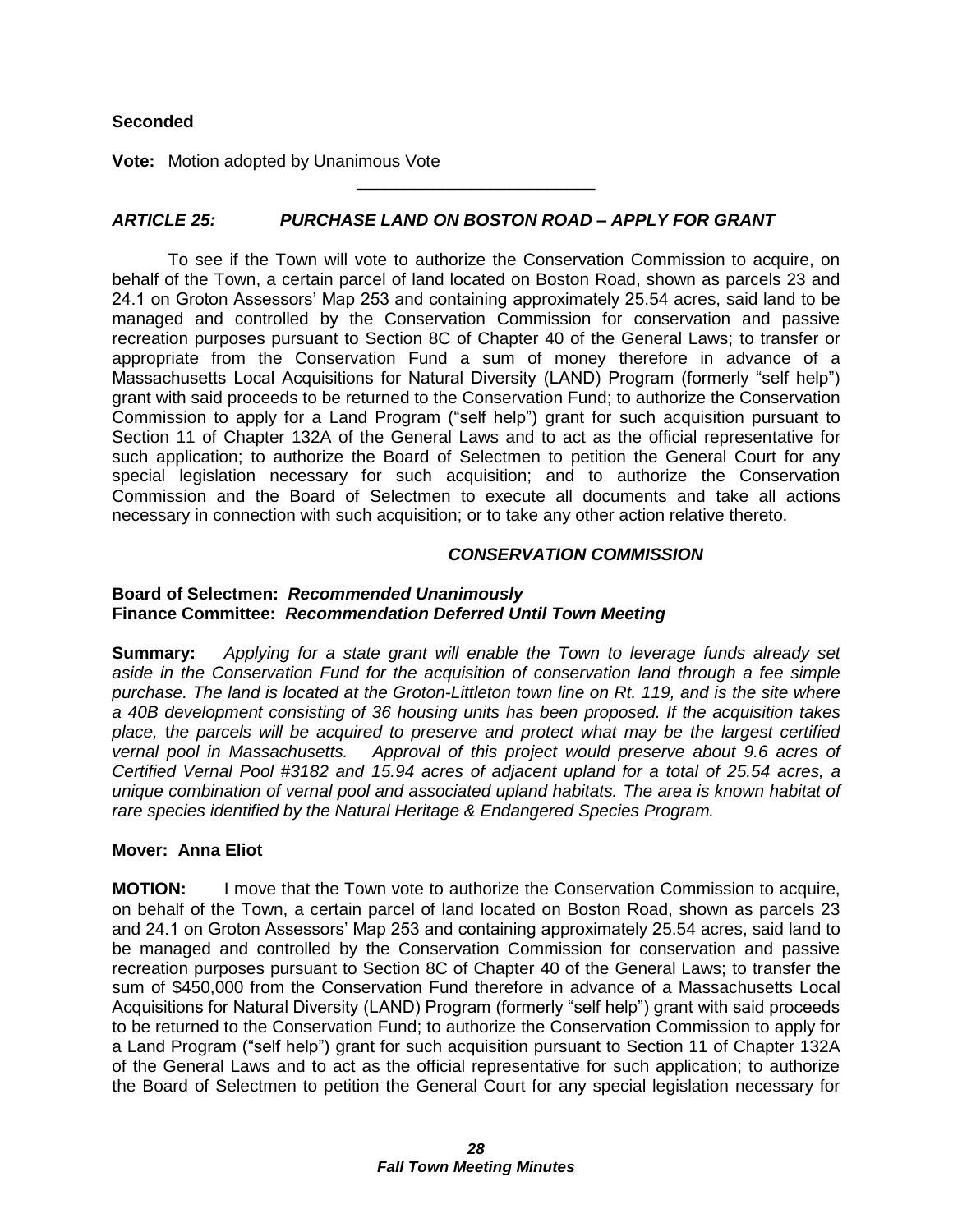such acquisition; and to authorize the Conservation Commission and the Board of Selectmen to execute all documents and take all actions necessary in connection with such acquisition.

## **Quantum of Town Meeting Vote: 2/3's Majority**

#### **Seconded**

#### **Minutes:**

- Bruce Easom, Conservation Commission, explained that their application for state grants requires town meeting votes. Grants are sought in order to leverage CPA funds. DCS will reimburse 60% of the lower of the appraised value or purchase price of the properties in articles 25 through 27.
- In the case of the property indentified in Article 25, the Conservation Commission will make the Purchase and Sale Agreement contingent upon a LAND grant being awarded.
- The purchase of properties identified in Articles 26 and 27 will not be contingent upon LAND grants.

**Vote:** Motion adopted by Unanimous Vote

## *ARTICLE 26: PURCHASE LAND ON ISLAND POND ROAD – APPLY FOR GRANT*

\_\_\_\_\_\_\_\_\_\_\_\_\_\_\_\_\_\_\_\_\_\_\_\_\_

To see if the Town will vote to authorize the Conservation Commission to acquire, on behalf of the Town, a certain parcel of land located on Island Pond Road, shown as a portion of Parcel 29.3 on Groton Assessors' Map 247 and a portion of Parcel 16 on Groton Assessors' Map 246, containing approximately 2.48 acres, said land to be managed and controlled by the Conservation Commission for conservation and passive recreation purposes pursuant to Section 8C of Chapter 40 of the General Laws; to transfer or appropriate from the Conservation Fund a sum of money therefore, in advance of a Massachusetts Local Acquisition for Natural Diversity (LAND) Program grant with said proceeds to be returned to the Conservation Fund; to authorize the Conservation Commission to apply for a LAND grant for such acquisition pursuant to Section 11 of Chapter 132A of the General Laws and to act as the official representative for such application; to authorize the Board of Selectmen to petition the General Court for any special legislation necessary for such acquisition; and to authorize the Conservation Commission and the Board of Selectmen to execute all documents and take all actions necessary in connection with such acquisition; or to take any other action relative thereto.

#### *CONSERVATION COMMISSION*

#### **Board of Selectmen:** *Recommended Unanimously* **Finance Committee:** *Recommendation Deferred Until Town Meeting*

**Summary:** *Applying for a state grant will enable the Town to leverage funds already set aside in the Conservation Fund for the acquisition of conservation land through a fee simple purchase. This acquisition would provide an alternate trail link between north and south portions of an abandoned railroad bed known as the Red Line Path. It has frontage on Island Pond Road and connects with land to the south permanently protected by the Groton Conservation Trust and Conservation Commission and could eventually link to land to the north in Dunstable.*

#### **Mover: Anna Eliot**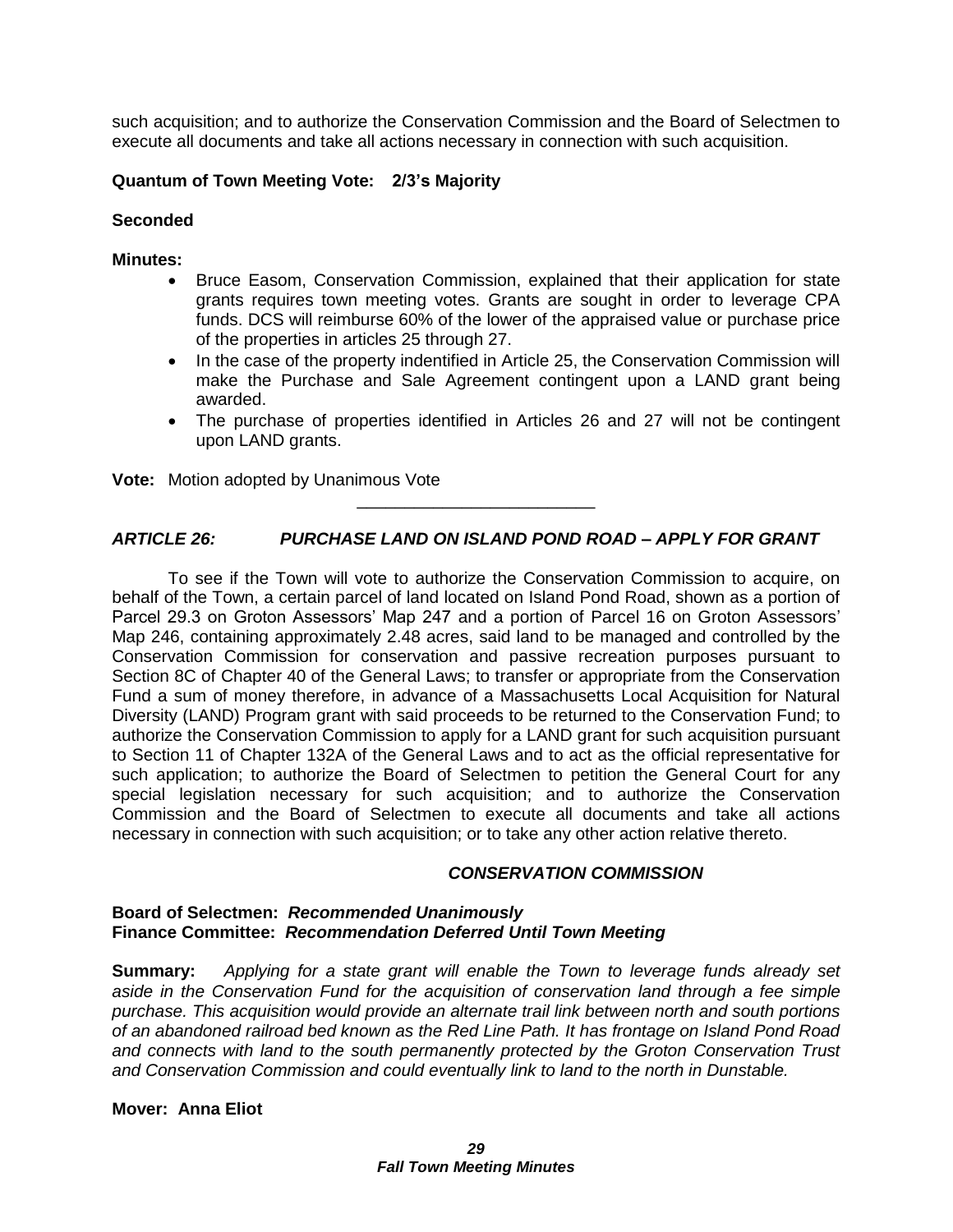**MOTION:** I move that the Town vote to authorize the Conservation Commission to acquire, on behalf of the Town, a certain parcel of land located on Island Pond Road, shown as a portion of Parcel 29.3 on Groton Assessors' Map 247 and a portion of Parcel 16 on Groton Assessors' Map 246, containing approximately 2.48 acres, said land to be managed and controlled by the Conservation Commission for conservation and passive recreation purposes pursuant to Section 8C of Chapter 40 of the General Laws; to transfer the sum of \$65,000 from the Conservation Fund therefore, in advance of a Massachusetts Local Acquisition for Natural Diversity (LAND) Program grant with said proceeds to be returned to the Conservation Fund; to authorize the Conservation Commission to apply for a LAND grant for such acquisition pursuant to Section 11 of Chapter 132A of the General Laws and to act as the official representative for such application; to authorize the Board of Selectmen to petition the General Court for any special legislation necessary for such acquisition; and to authorize the Conservation Commission and the Board of Selectmen to execute all documents and take all actions necessary in connection with such acquisition.

## **Quantum of Town Meeting Vote: 2/3's Majority**

**Seconded**

**Vote:** Motion adopted by Unanimous Vote

# *ARTICLE 27: PURCHASE LAND ON LOWELL ROAD – APPLY FOR GRANT*

\_\_\_\_\_\_\_\_\_\_\_\_\_\_\_\_\_\_\_\_\_\_\_\_\_

To see if the Town will vote to authorize the Conservation Commission to acquire, on behalf of the Town, a certain parcel of land located on Lowell Road, shown as a portion of Parcel 98 on Groton Assessors' Map 233 containing approximately 6.74 acres, said land to be managed and controlled by the Conservation Commission for conservation and passive recreation purposes pursuant to Section 8C of Chapter 40 of the General Laws; to transfer or appropriate from the Conservation Fund the sum of \$150,000 therefore, in advance of a Massachusetts Local Acquisition for Natural Diversity (LAND) Program grant with said proceeds to be returned to the Conservation Fund; to authorize the Conservation Commission to apply for a LAND grant for such acquisition pursuant to Section 11 of Chapter 132A of the General Laws and to act as the official representative for such application; to authorize the Board of Selectmen to petition the General Court for any special legislation necessary for such acquisition; and to authorize the Conservation Commission and the Board of Selectmen to execute all documents and take all actions necessary in connection with such acquisition; or to take any other action relative thereto.

#### *CONSERVATION COMMISSION*

#### **Board of Selectmen:** *Recommended Unanimously* **Finance Committee:** *Recommended Unanimously*

**Summary:** *Applying for a state grant will enable the Town to leverage funds already set aside in the Conservation Fund for the acquisition of conservation land through a fee simple purchase. This land has frontage on Lowell Road and is contiguous to the Martin's Pond Conservation Area and would provide upland access for parking and walking trails. In addition, acquiring this parcel would expand known rare wildlife habitat that contributes to the biodiversity of the Town and region.*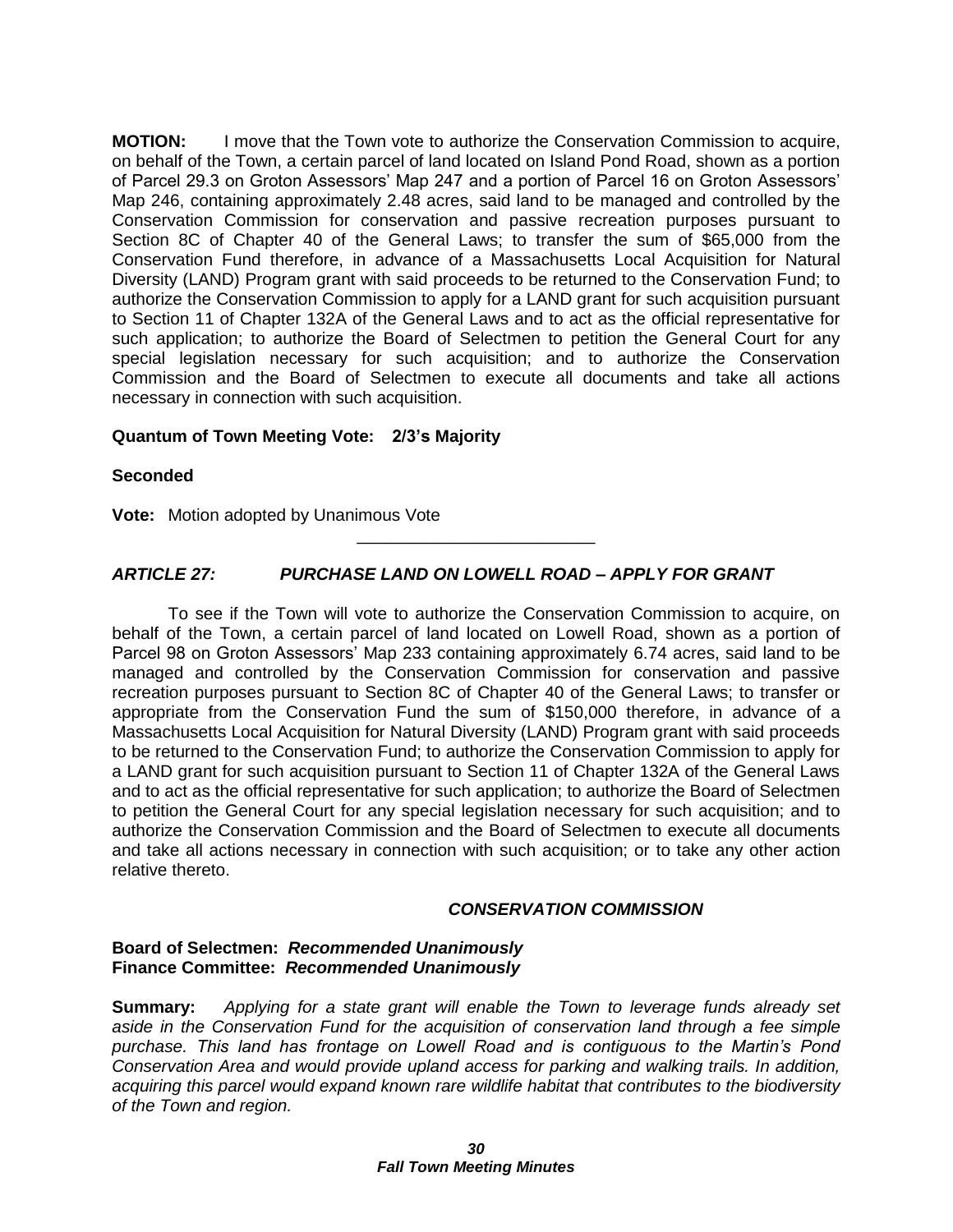#### **Mover: Anna Eliot**

**MOTION:** I move that the Town vote to authorize the Conservation Commission to acquire, on behalf of the Town, a certain parcel of land located on Lowell Road, shown as a portion of Parcel 98 on Groton Assessors' Map 233 containing approximately 6.74 acres, said land to be managed and controlled by the Conservation Commission for conservation and passive recreation purposes pursuant to Section 8C of Chapter 40 of the General Laws; to transfer the sum of \$150,000 from the Conservation Fund therefore, in advance of a Massachusetts Local Acquisition for Natural Diversity (LAND) Program grant with said proceeds to be returned to the Conservation Fund; to authorize the Conservation Commission to apply for a LAND grant for such acquisition pursuant to Section 11 of Chapter 132A of the General Laws and to act as the official representative for such application; to authorize the Board of Selectmen to petition the General Court for any special legislation necessary for such acquisition; and to authorize the Conservation Commission and the Board of Selectmen to execute all documents and take all actions necessary in connection with such acquisition.

# **Quantum of Town Meeting Vote: 2/3's Majority**

# **Seconded**

**Vote:** Motion adopted by Unanimous Vote

# *ARTICLE 28: 36 ANTHONY DRIVE – CONNECTION TO TOWN SEWER*

To see if the Town will vote to extend the "Groton Center Sewer System" as established by the vote under Article 14 of the Town Meeting of April 6, 2005, to include Assessors' Lot 216- 9, provided that all costs of designing, laying, and construction of the extension and any associated connection and the cost of additional capacity and the property owner's proportionate share of the general benefit facilities, and all other costs associated therewith, are paid by the owner of the property benefited thereby, whether by the assessment of betterments or otherwise, or to take any other action relative thereto.

\_\_\_\_\_\_\_\_\_\_\_\_\_\_\_\_\_\_\_\_\_\_\_\_\_

# *BOARD OF SEWER COMMISISONERS*

#### **Board of Selectmen:** *Recommendation Deferred (2 Against, 3 At Town Meeting)* **Finance Committee:** *Not Recommended (4 Opposed, 1 Deferred Until Town Meeting)*

**Summary:** *This article seeks approval to extend the Groton Center Sewer System to include Assessors' Lot 216-9 to allow the property to connect to the Town Sewer System. All costs would be borne by the property owner.*

#### **Mover: Stuart Schulman**

**MOTION:** I move that the Town vote to extend the "Groton Center Sewer System" as established by the vote of the Special Town Meeting of February 6, 1989, under Article 7,to include Assessors' Lot 216-9, provided that all costs of designing, laying, and construction of the extension and any associated connection and the cost of additional capacity and the property owner's proportionate share of the general benefit facilities, and all other costs associated